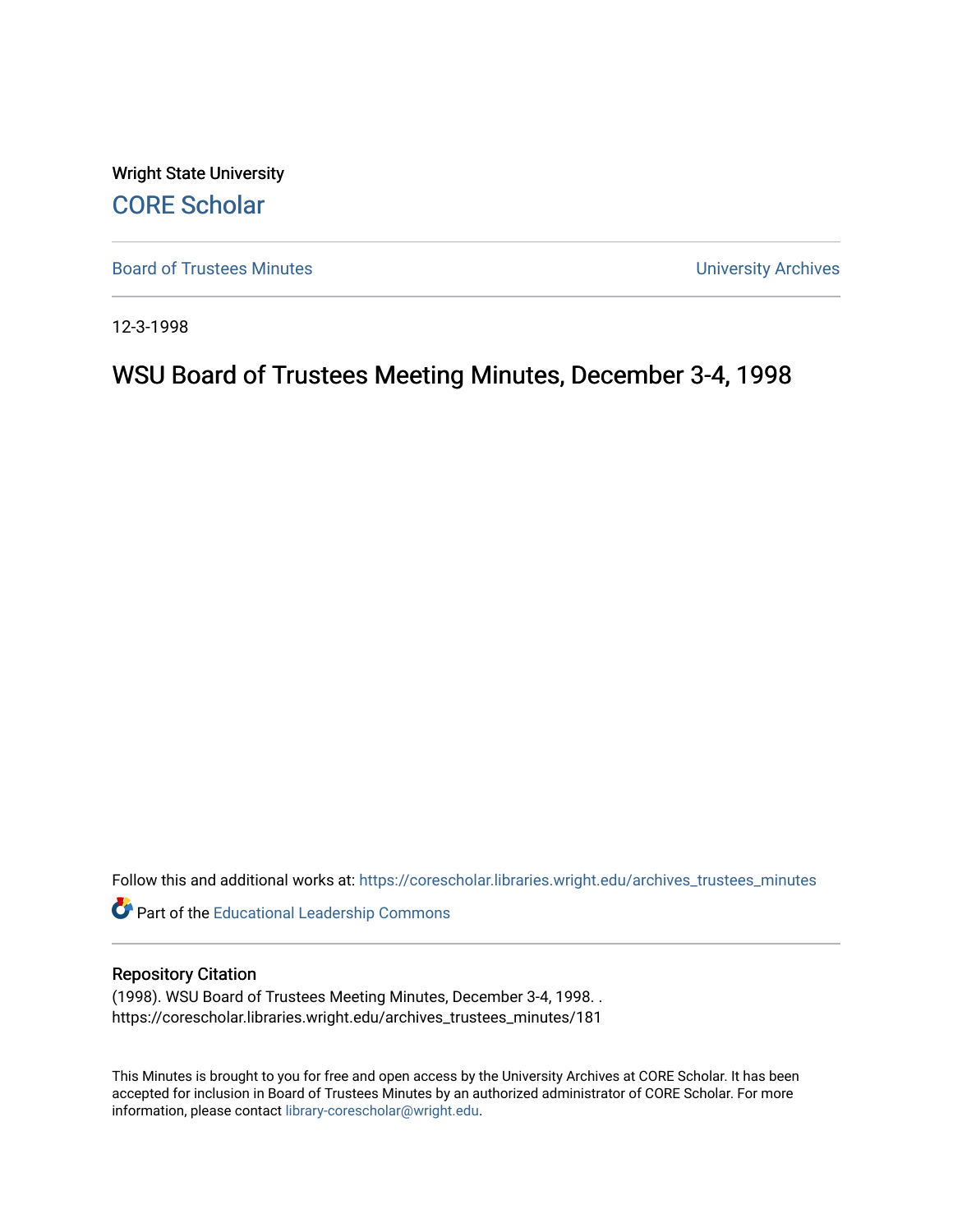#### **WRIGHT STATE UNIVERSITY BOARD OF TRUSTEES OFFICIAL PROCEEDINGS OF THE ONE HUNDRED AND SEVENTY-NINTH MEETING December 3-4, 1998**

#### **I. CALL TO ORDER**

 The meeting of the Wright State University Board of Trustees was called to order by Mr. Thomas E. Palmer, chair, on Thursday, December 3, 1998, 4:30 p.m., in Room E157 of the Student Union. Ms. Daisy Duncan Foster called the roll:

| <b>Present</b>        | <b>Absent</b>   |
|-----------------------|-----------------|
| <b>Michael Adams</b>  | Daniel W. Duval |
| Robert E. Buerger     |                 |
| Matthew O. Diggs, Jr. |                 |
| Daisy Duncan Foster   |                 |
| Martin D. Jenkins     |                 |
| Gail H. Littlejohn    |                 |
| Thomas E. Palmer      |                 |

Rajesh K. Soin

#### **II. PROOF OF NOTICE OF MEETING**

 Mr. Palmer reported that this meeting was called by written notification and a quorum was present.

#### **III. DISPOSITION OF PREVIOUS MINUTES**

 Mr. Palmer moved that the October 1-2, 1998 minutes be approved as submitted. Mr. Diggs seconded, and the motion was unanimously approved by voice vote.

#### **IV. EXECUTIVE SESSION**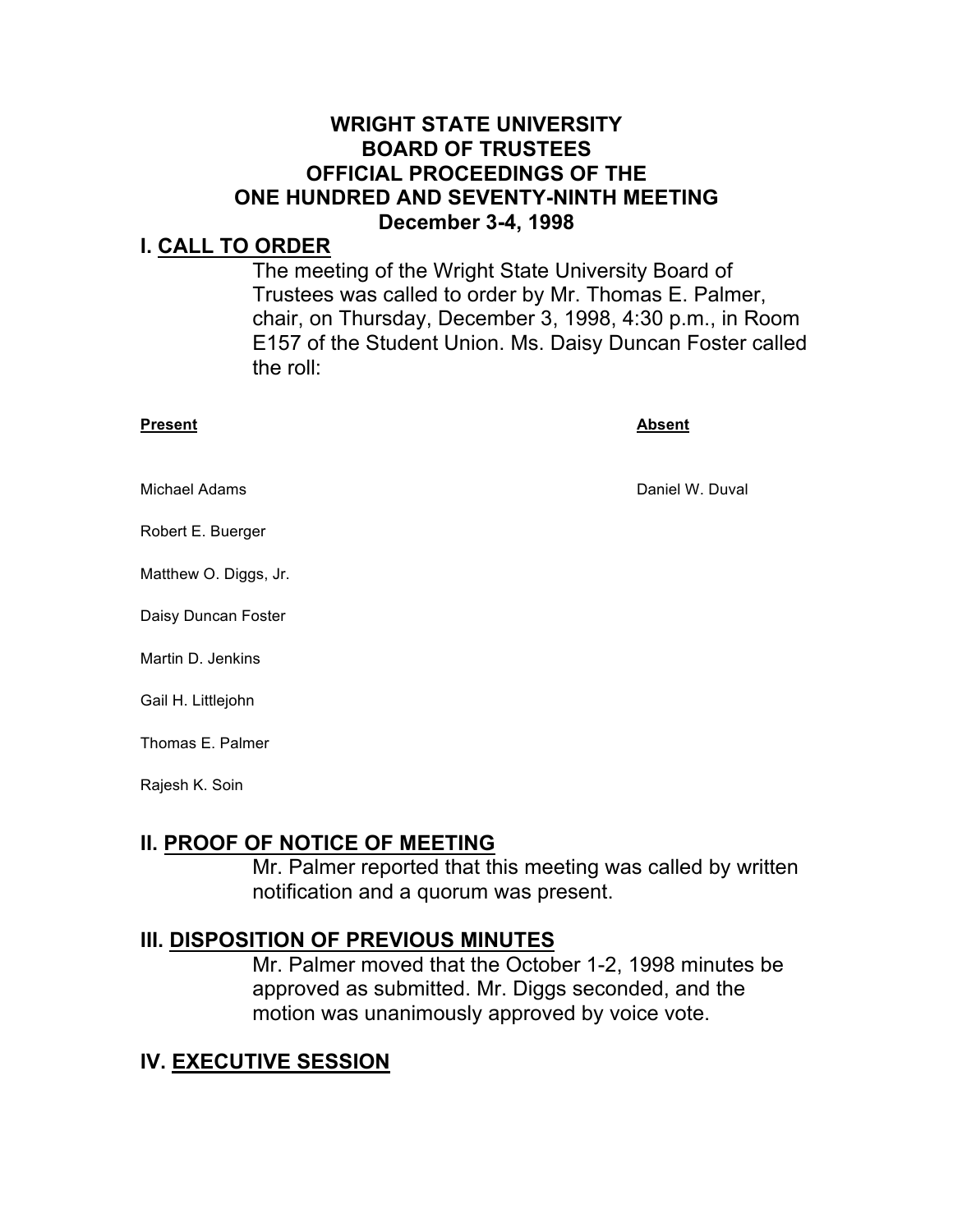Board, after a majority of a quorum, determined to hold an In accordance with the Ohio Open Meetings Law, the Executive Session by offering the following resolution:

#### **RESOLUTION 99-9**

 RESOLVED that the Wright State University Board of October 1, 1998; and be it further Trustees agreed to hold Executive Session on Thursday,

 RESOLVED that pursuant to the Ohio Revised Code 121.22 (G), the following issues may be discussed in Executive Session:

• Legal Report

 • Potential dismissal, demotion, or discipline of a tenured faculty member, and pertinent personnel matters

 • Purchase of real property by WSU Foundation, Inc., and pertinent real estate matters

 Mr. Adams moved for approval. Mr. Buerger seconded, and the motion was unanimously approved by roll call vote.

#### **V. RECESS**

 dinner at the Rockafield House. Following the Executive Session, the Board gathered for

#### **VI. RECONVENE - ROLL CALL**

 on Friday, December 4, 1998, 8:30 a.m., E156 Student Union. Ms. Daisy Duncan Foster called the roll: The Wright State University Board of Trustees reconvened

#### **Present Absent** Absent Absent Absent Absent Absent Absent Absent Absent Absent Absent Absent Absent Absent Absent

Michael Adams **Daniel W. Duval** 

Robert E. Buerger

Matthew O. Diggs, Jr.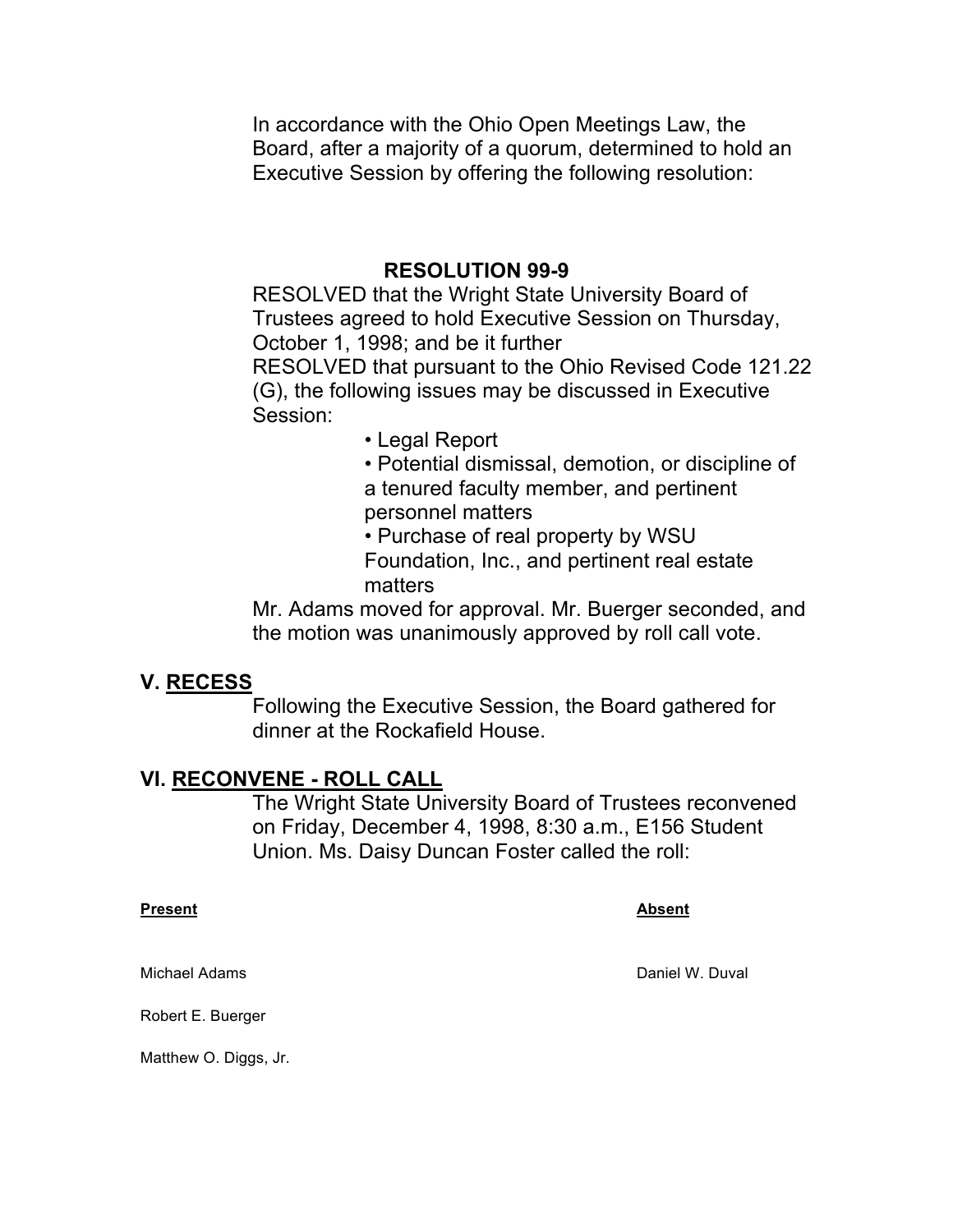Daisy Duncan Foster Martin D. Jenkins Gail H. Littlejohn Thomas E. Palmer Rajesh K. Soin Euvondia Barto Jeffrey Gardner

> Mr. Palmer stated that the Wright State University Board of Meetings Act. It operates on a fixed agenda available to However, all persons address the Board at the invitation of guidelines established to maintain the good order of the Trustees is a public body subject to the Ohio Open those attending the meeting. Persons wishing to address the Board in its public session should submit a written request to the Board of Trustees' office 72 hours in advance of the meeting in order to be placed on the agenda. the Board and are subject to time limitations and other meeting.

### **VII. REPORT OF THE CHAIR**

#### **A. Introduction of Gail H. Littlejohn**

 Thomas Palmer, chair of the Wright State University Board of Trustees, administered the oath of office to Gail H. Littlejohn.

### **A. Remembrance of Trustee Emeritus Reverend Arthur Lee Younger, Sr.**

 Mr. Palmer reported that on October 11, 1998, Rev. Arthur Lee Younger, Sr., Wright State University Trustee Emeritus, a Dayton minister Rev. Younger was a trustee of Wright State University from 1978 to 1987 and had been for many years, died in Columbus. appointed by Governor James Rhodes. He contributed directly to the growth and stature of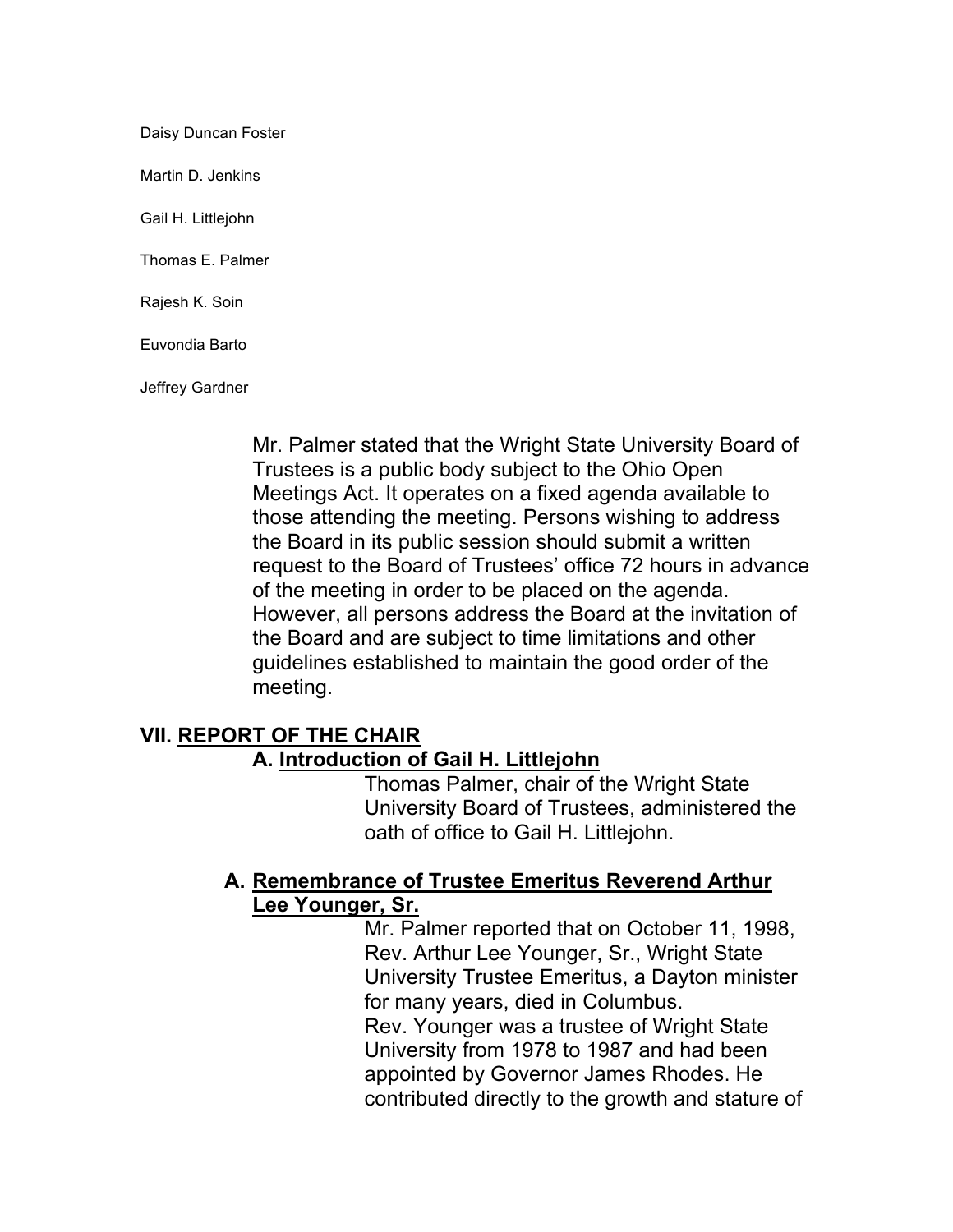Wright State University through his service on university in the community. It was Rev. School of Medicine's Anatomical Gift Program. committees of the Board and represented the Younger's wish to donate his body to our

#### **A. Statewide Trustees' Conference**

 Conference will be held on March 10, 1999, Adam's Mark Hotel in Columbus, OH. More It was reported that the Statewide Trustees' information will be sent to the Board in January.

#### **VIII. REPORT OF THE OFFICE OF THE PRESIDENT**

#### **A. Approval of December Graduates**

 Winter commencement will be held on Saturday, December 5, 1998, 10 a.m. in the Ervin J. Nutter Center.

 Section 1.03 of the Wright State University Code of Regulations provides that the Board of Trustees shall grant degrees to qualified November 10, 1998. graduates after due consideration of nominations by the faculty. Candidates were nominated at the General Faculty meeting on

 Since applications for degrees are accepted in changes in the list to correct errors and to add will or will not meet all requirements for graduation be permitted. A list of winter 1998 advance, the recommendation was made that or delete names of persons who unexpectedly degrees follows, along with comparison figures for winter 1998.

 **Business and Administration** 

 Bachelor of Science in Business 176 168 Bachelor of Science 12 14 Bachelor of Science in Education 103 98 **Education and Human Services Engineering & Computer Science**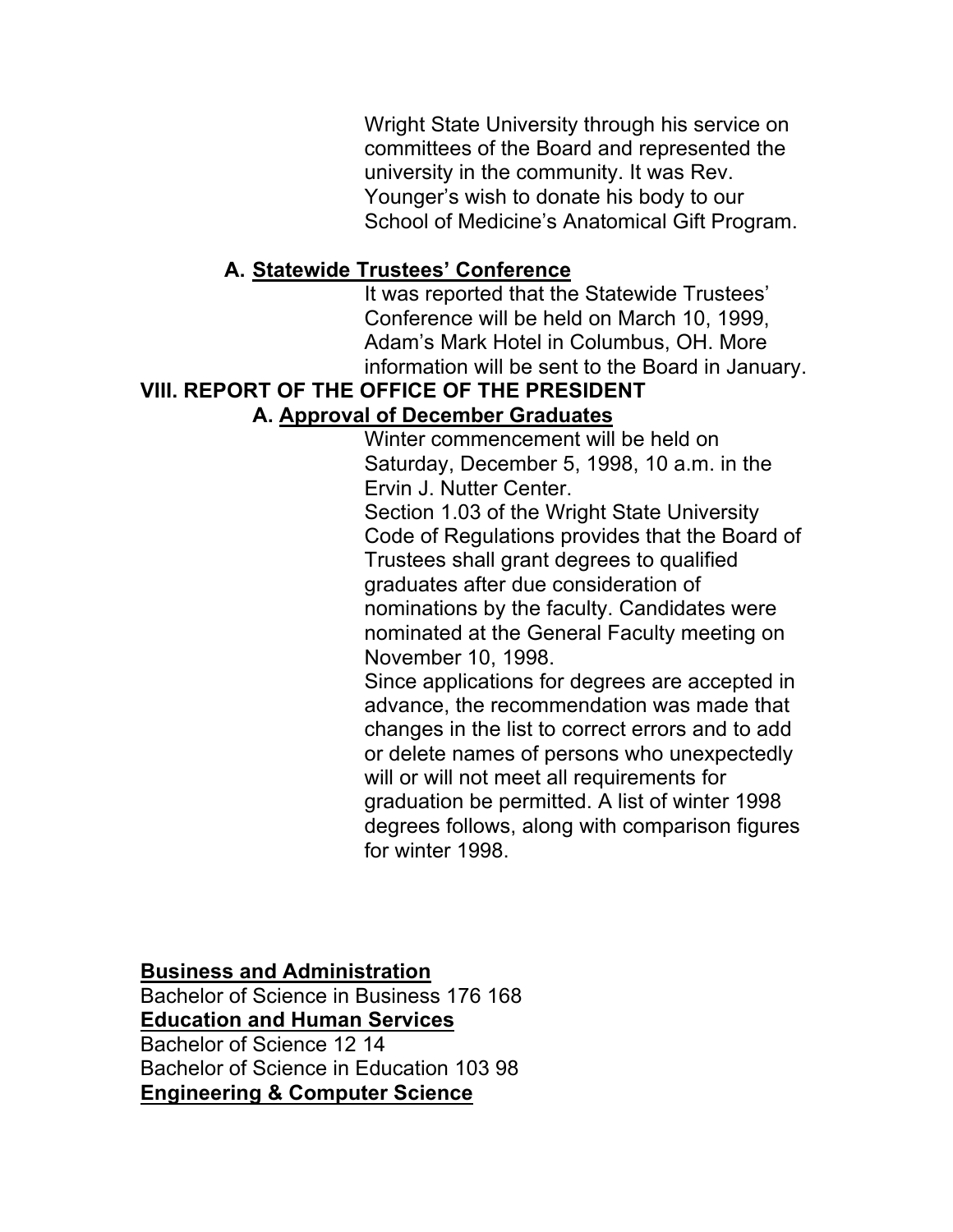Bachelor of Arts in Computer Science 0 1 Bachelor of Science in Biomedical Engineering 4 0 Bachelor of Science in Computer Engineering 11 9 Bachelor of Science in Computer Science 13 12 Bachelor of Science in Electrical Engineering 17 14 Bachelor of Science in Engineering Physics 3 3 Bachelor of Science in Human Factors Engineering 2 3 Bachelor of Science in Mechanical Engineering 14 15 Bachelor of Science in Materials Science & Engineering 0 1

#### **Liberal Arts**

 Bachelor of Arts 175 144 Bachelor of Fine Arts 15 14 Bachelor of Music 5 7 Bachelor of Science 8 8  **Nursing and Health**  Bachelor of Science in Nursing 49 54 Bachelor of Arts 45 37 Bachelor of Science 47 53 Bachelor of Science in Medical Technology 0 1  **School of Graduate Studies**  Doctor of Philosophy 11 5 Educational Specialist 4 4 Master of Arts 34 16 Master of Business Administration 127 71 Master of Education 122 166 Master of Humanities 0 2 Master of Music 4 1 Master of Rehabilitation Counseling 7 4 Master of Science 174 154 Master of Science in Computer Engineering 11 6 Master of Science in Engineering 62 45 Master of Science in Teaching 1 4 Master of Urban Administration 6 3  **School of Medicine**  Doctor of Medicine 5 6  **School of Professional Psychology**  Doctor of Psychology 24 26 **Science and Mathematics** 

#### **Wright State University Lake Campus**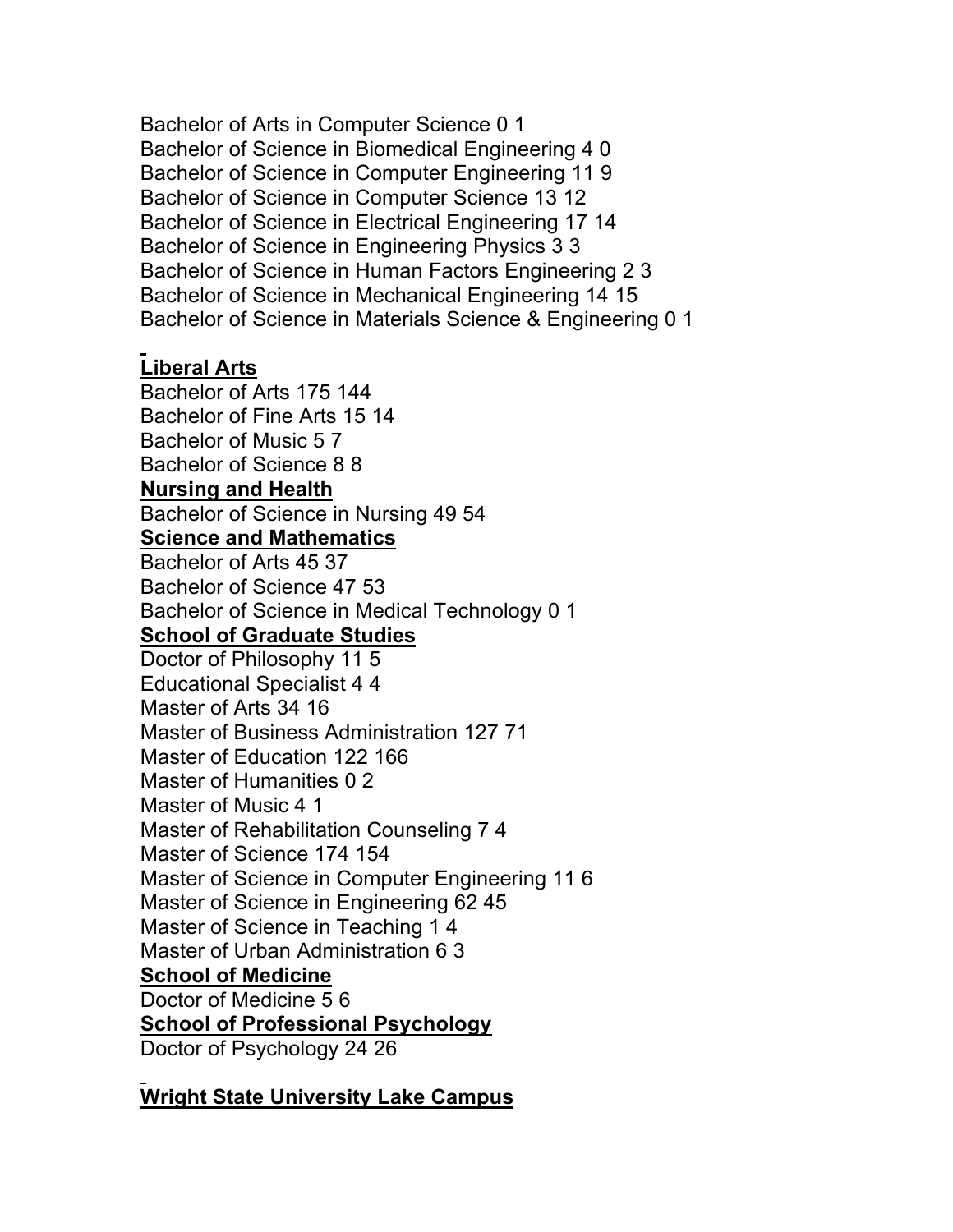#### **Total 1,313 1,169**  Associate Degrees 22 0

#### **RESOLUTION 99-10**

 RESOLVED that the candidates for degrees for August and December 1998 be Mr. Palmer moved for approval. Mr. Jenkins seconded, and and hereby are confirmed and approved. the motion was unanimously adopted by voice vote.

#### **B. Acceptance of Gifts and Donations**

The following gifts have been received and acknowledgments sent to the donors:

| rom:                                       | James Free Jewelers<br>3100 Far Hills Avenue<br>Dayton, OH 45429<br>Tag Heuer Formula One Watch<br>Estimated Value: \$350                                                                                        |
|--------------------------------------------|------------------------------------------------------------------------------------------------------------------------------------------------------------------------------------------------------------------|
| rom:                                       | <b>Bellfair Country Store</b><br>1490 N. Fairfield Road<br>Beavercreek, OH 45432<br><b>Illuminating by Gaslight</b><br>Estimated Value: \$239.50                                                                 |
| o Bolinga Center<br>rom:                   | Raphael and Sophie Unrug<br>760 Fawcett Drive<br>Dayton, OH 45434<br>Bombo Mask 16", Kumba (Bakuba) Tribe, Shaba, Zaire and<br>Mashamboy Mask 24" Tall, Bena Lulua Tribe, Shaba, Zaire<br>Estimated Value: \$800 |
| <u>o Bursar</u><br>rom:                    | John M. Hicks<br>2127 Mapleview Avenue<br>Dayton, OH 45420-1813<br>Refrigerator<br>Estimated Value: \$200                                                                                                        |
| o Engineering and Computer Science<br>rom: |                                                                                                                                                                                                                  |
|                                            | Leo Finkelstein, Jr.<br>4008 Willow Run Drive<br>Beavercreek, OH 45430<br>Olympus Digital Camera<br>Estimated Value: \$599                                                                                       |

**o Athletics**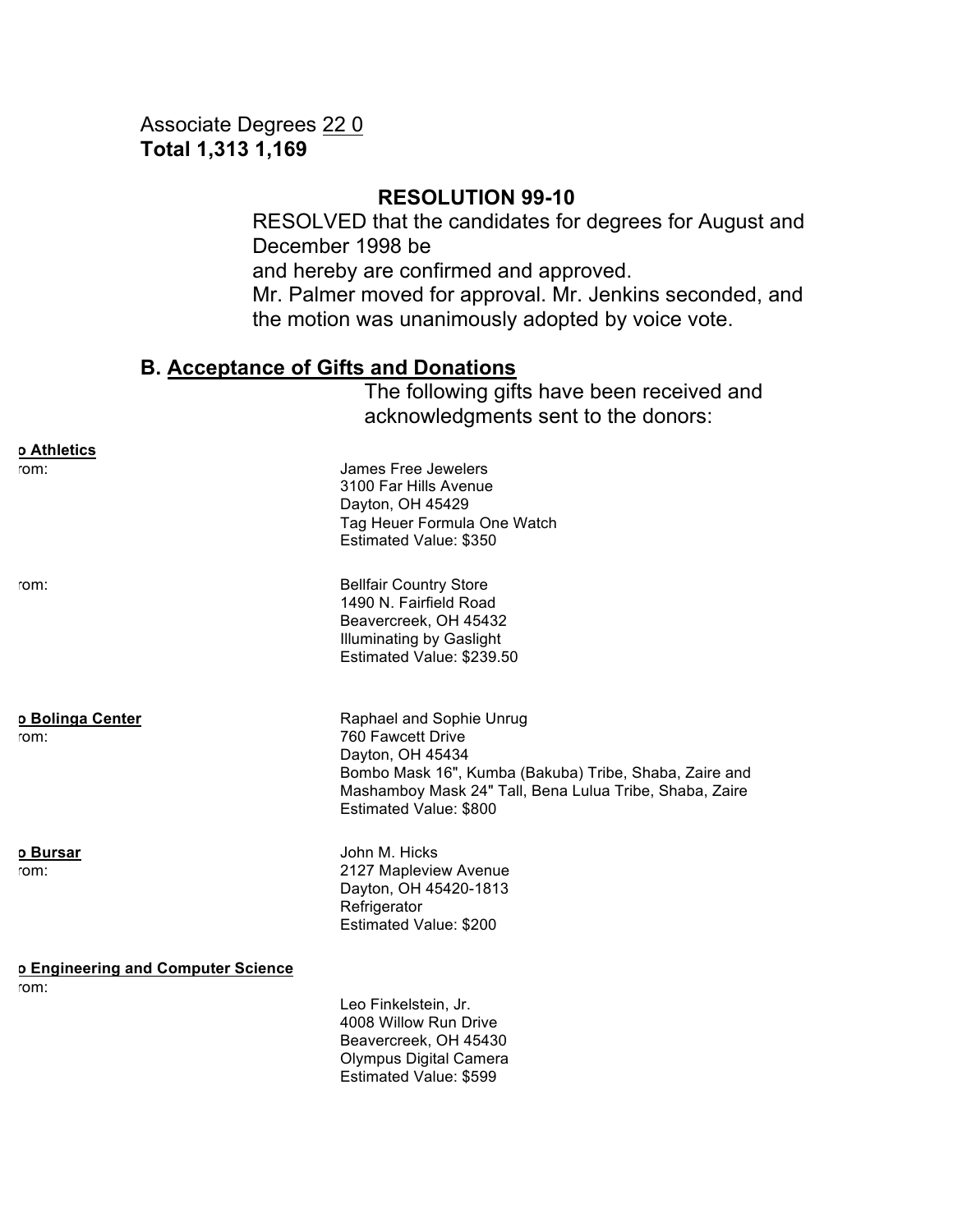#### **o Laboratory Animal Resources**

| rom:                        |                                                                         |
|-----------------------------|-------------------------------------------------------------------------|
|                             | <b>Ethicon Endo-Surgery</b>                                             |
|                             | Johnson & Johnson                                                       |
|                             | 4545 Creek Road                                                         |
|                             | Cincinnati, OH 45242<br>9 six-cage Britz-Heidbrink Rabbit Housing Racks |
|                             | 2 Plas-Lab Rabbit Restrainers                                           |
|                             | Estimated Value: \$27,000                                               |
|                             |                                                                         |
| <b>p School of Medicine</b> |                                                                         |
| rom:                        |                                                                         |
|                             | Huascar E. Jessen, M.D.                                                 |
|                             | 2295 Philadelphia Drive                                                 |
|                             | Dayton, OH 45406-0039                                                   |
|                             | Exam table, reclinable with Stirrups                                    |
|                             | Estimated Value: Determined by Donor                                    |
|                             | Roger Pacholka, M.D.                                                    |
| rom:                        | 2375 Alder Wood Court                                                   |
|                             | Xenia, OH 45385                                                         |
|                             | Narrative Service on SOM Video                                          |
|                             | Estimated Value: \$300<br>Donna Brock                                   |
|                             | 1430 Yankee Vineyards                                                   |
|                             | Dayton, OH 45458                                                        |
| rom:                        | <b>Exercise Equipment</b>                                               |
|                             | Estimated Value: \$8,000                                                |

### **RESOLUTION 99-11**

 RESOLVED that the gifts and donations listed above are hereby accepted.

> Mr. Buerger moved for approval. Mr. Soin seconded, and the motion was unanimously adopted by roll call vote.

# **A. Confirmation of Academic and Administrative Appointments and Changes**

#### *Faculty Appointments and Changes*

 Lisa Marie Dalton, M.S.N., has been appointed Clinical Instructor, College of Nursing and Health, effective September 1, 1998. Katharine L. Dvorak, Ph.D., has been appointed Assistant Professor, Religion, College of Liberal Arts, effective September 1, 1998. David L. Eichelberger, M.A., has been appointed Instructor, Accountancy, College of Business and Administration, effective September 1, 1998.

 Paul R. Griffin, Ph.D., in addition to other duties, has been appointed Director of African and African American Studies and the Miami Valley Consortium for African and African American Studies, effective September 1, 1998.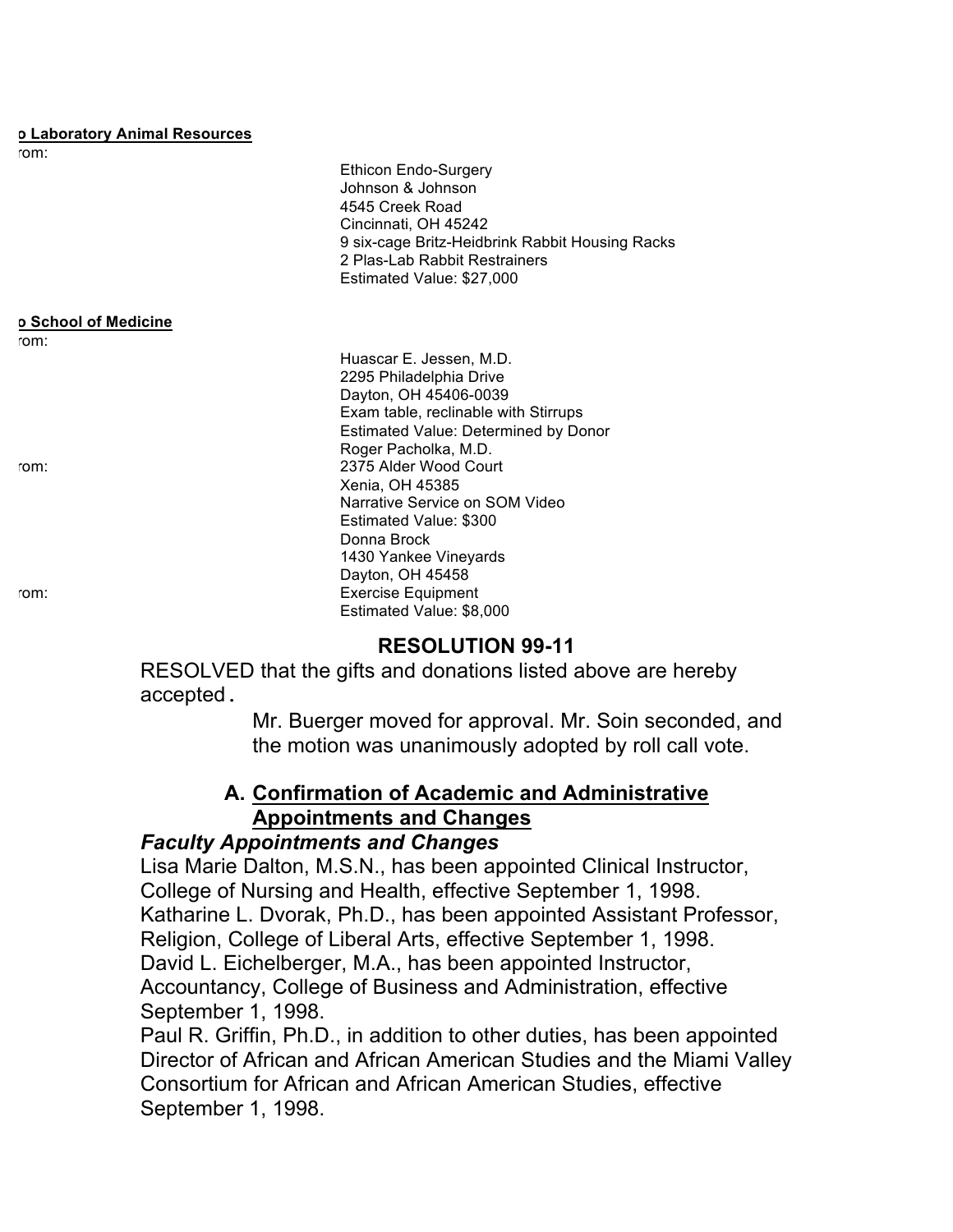Mary Beth Luca, D.O., has been appointed Assistant Professor, Dermatology, Medicine, School of Medicine, effective October 7, 1998. Patricia A. Martin, Ph.D., in addition to other duties, has been appointed Mary Ellen Mazey, Ph.D., in addition to other duties, has been appointed Interim Dean, College of Liberal Arts, effective October 1, Interim Dean, College of Nursing and Health, effective October 1, 1998. 1998.

 Wendy Melancon, Psy.D., has been appointed Instructor, School of Professional Psychology, effective September 1, 1998.

 Lisa A. Patterson, M.D., has been appointed Associate Trauma Director, Miami Valley Hospital, and Assistant Professor, Surgery, School of Medicine, effective October 1, 1998.

 Robert Premus, Ph.D., has been appointed Professor, Economics, College of Business and Administration, effective September 14, 1998. William E. Rickert, Ph.D., has been appointed Associate Provost effective October 1, 1998.

 Charlene C. Shambach, M.S.N., has been appointed Clinical Instructor, College of Nursing and Health, effective September 1, 1998.

 Thomas L. Traynor, Ph.D., has been appointed Associate Professor and Chair, Economics, College of Business and Administration, effective September 14, 1998.

 Stephen R. Yerian, Psy.D., has been appointed Clinical Assistant Professor, Psychological Services Center, School of Professional Psychology, effective September 1, 1998.

# *Faculty Separations*

 Paul L. Bergstein, Ph.D., Assistant Professor, Computer Science, College of Engineering and Computer Science, effective August 31, 1998.

Mark S. Chandler, Ph.D., Assistant Professor, Microbiology and Immunology, School of Medicine, effective October 9, 1998.

 Enamul H. Choudhury, Ph.D., Visiting Assistant Professor, Department of Urban Affairs and Geography, College of Liberal Arts, effective August 31. 1998.

 Richard E. Gordon, M.D., Medical Director of Student Health Services and Assistant Professor, Family Medicine, School of Medicine, effective November 15, 1998.

 Phyllis M. Green, M.C.P., Assistant Professor, Department of Urban Affairs and Geography, College of Liberal Arts, effective March 31, 1998. (Retirement)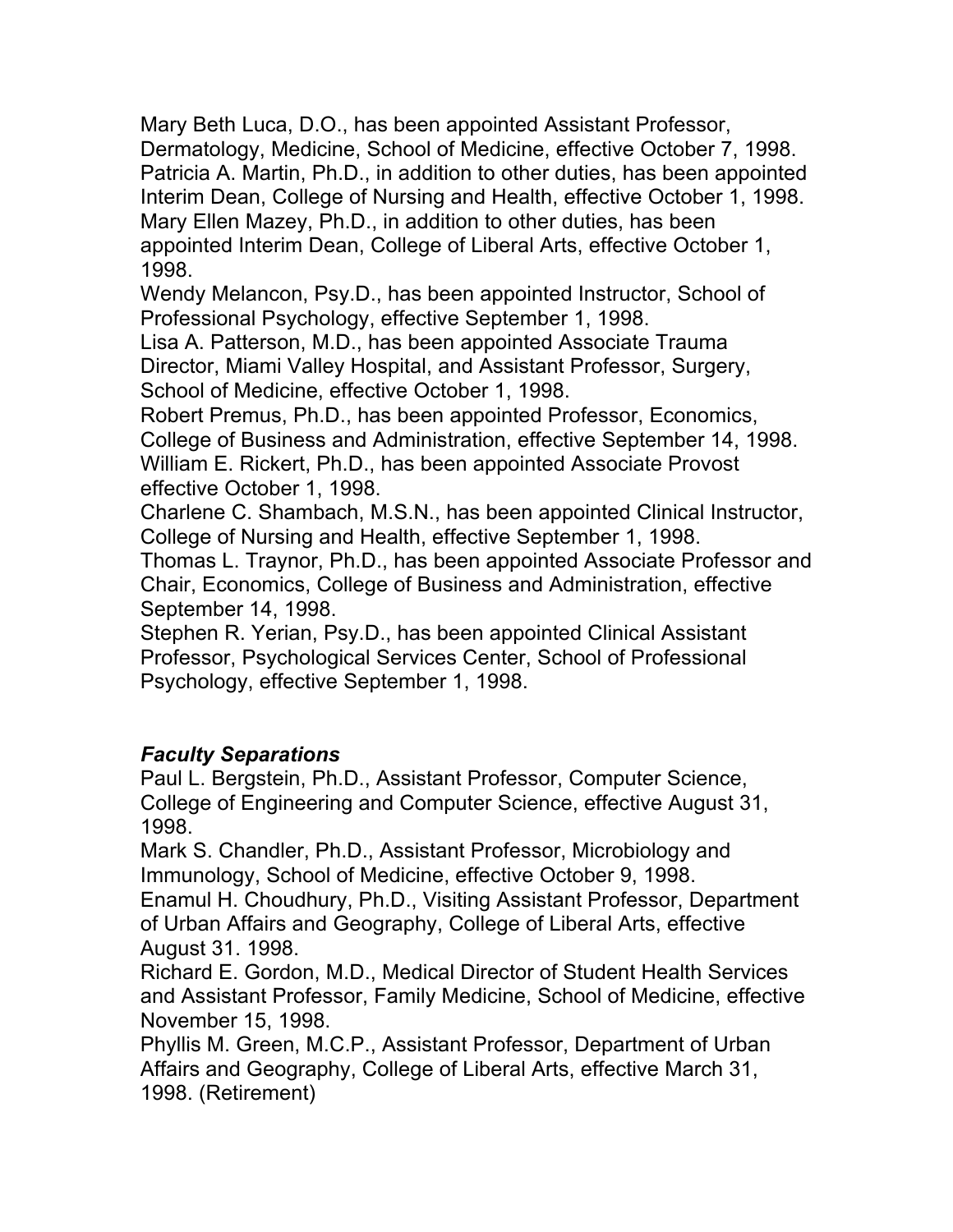Gordon A. Welty, Ph.D., Professor and Assistant Dean, College of Liberal Arts, effective October 30, 1998. (Retirement)

## *Unclassified Appointments and Changes*

 Andrea Bales, M.S., has been appointed Fitness and Outdoor Recreation Coordinator, Student Union, effective October 8, 1998. H. Lowell Bevelhymer has been appointed Technical Support Coordinator, College of Business and Administration, effective September 28, 1998.

 Associate, Biochemistry and Molecular Biology, School of Medicine, effective November 2, 1998. Ina R. Bicknell, Ph.D., has been appointed Postdoctoral Research

 Jeff L. Bowman has been appointed System Support Analyst, Computing and Telecommunications Services, effective September 28, 1998.

 Todd E. Brittingham, B.S., in addition to other duties, has been appointed Interim Registrar, effective October 1, 1998.

 Tina Carlson, B.S., has been appointed Research Assistant, Community Health, School of Medicine, effective September 28, 1998.

 Peter J. Cindric has been appointed Desktop and LAN Support Specialist, OhioLink, effective October 1, 1998.

 Kathleen Adele Conway, M.Ed., has been appointed Student Activities Manager, Student Union, effective October 1, 1998.

 Robert S. Copeland, B.A., has been appointed Senior Development Officer, University Advancement, effective November 2, 1998.

Harriet C. Dadras, M.A., has been appointed Assistant Director,

International Student Programs, effective October 1, 1998.

 Cathleen M. Davis, M.S., has been appointed Director, Undergraduate Admissions, effective November 16, 1998.

 Deberah England, M.A., has been appointed Serials and Documents Coordinator, University Libraries-Central Service, effective November 1, 1998.

 Bridget M. Gerber, B.S., has been appointed Research Assistant, Community Health, School of Medicine, effective October 12, 1998. Lynnette M. Heard, M.Ed., has been appointed Assistant to the Vice President and Director of Student Support Services, Student Affairs, effective November 1, 1998.

 Annette Luyegu, Ph.D., has been appointed Research Associate, Community Health, School of Medicine, effective November 9, 1998.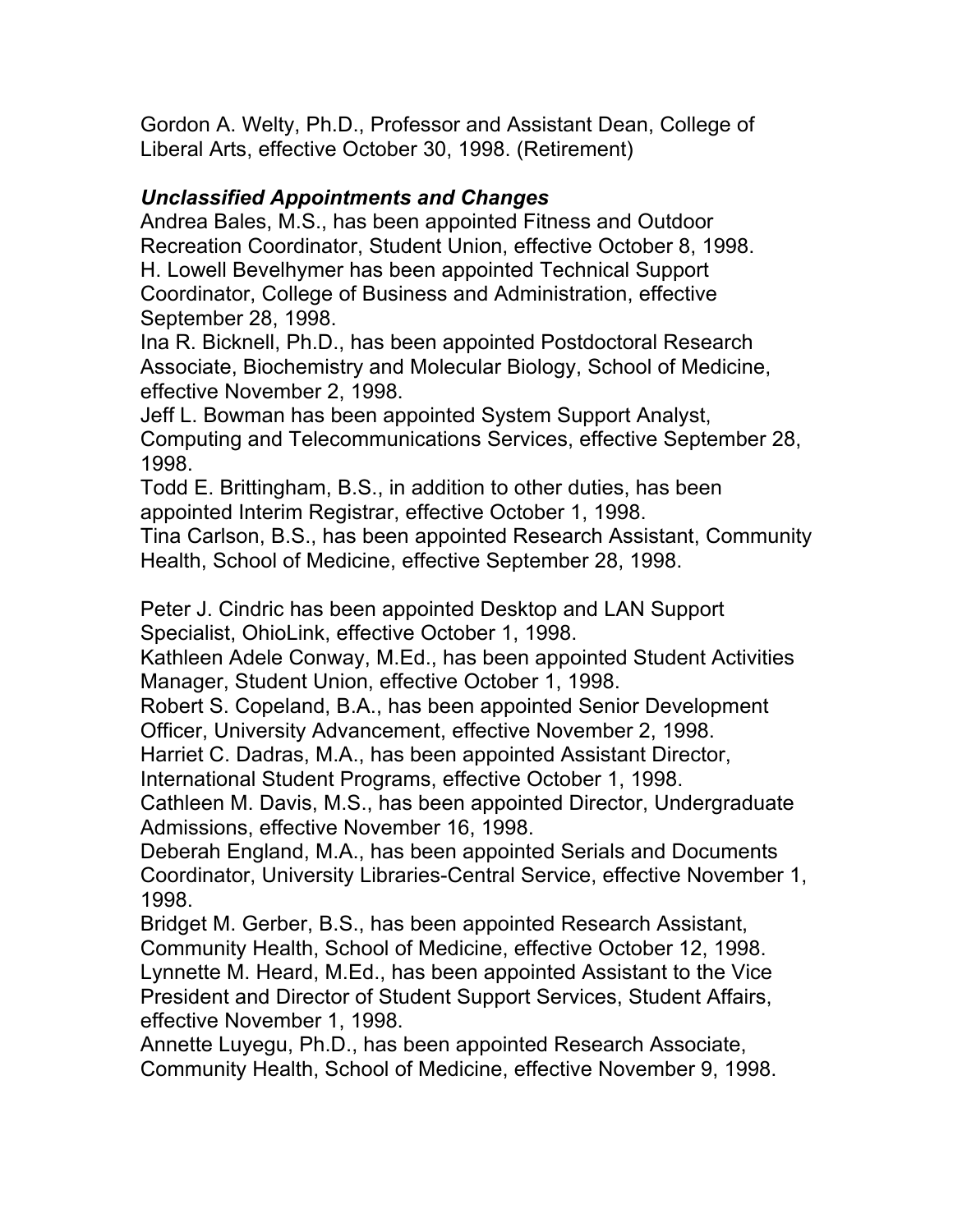Mark R. Lyons has been appointed Facilities and Equipment Manager, Motion Picture Area, Theatre Arts, College of Liberal Arts, effective October 1, 1998.

 Michael A. May, Ph.D., has been appointed Postdoctoral Research Associate, Chemistry, College of Science and Mathematics, effective November 1, 1998.

 President and Secretary to the Board of Trustees, effective October 16, Jacqueline McMillan has been appointed Executive Assistant to the 1998.

 Tanya M. Moraco, M.S., has been appointed Librarian 1, University Libraries-Fordham Library, effective October 1, 1998.

 Elizabeth Ann Shell, B.S., has been appointed Research Assistant, Physiology and Biophysics, School of Medicine, effective November 1, 1998.

 William J. Siskanienetz, M.S.E.O., has been appointed Senior Research Associate, University Research Center, effective November 1, 1998. Gwen P. Sloas, M.A., has been appointed Director of Financial Aid and Associate Director of Student Affairs/Admissions, School of Medicine, effective October 1, 1998.

 Stephanie S. Smith, B.A., has been appointed Director of Annual Giving, University Advancement, effective September 28, 1998. Robin Suits, B.A., has been appointed Assistant Director for Communications and Public Relations, Public Relations, School of

Medicine, effective October 19, 1998.

 Roger A. Wagner, M.B.A., has been appointed HRIS Analyst, Human Resources, effective November 9, 1998.

 Kevin G. Watson, B.S., has been appointed Senior Accountant, General Accounting, effective October 1, 1998.

 Greg A. Wemer has been appointed Desktop Software Specialist, Network Services, Computing and Telecommunications Services, effective November 16, 1998.

 Yixun Wu, M.S., M.A., has been appointed Research Associate, Community Health, School of Medicine, effective October 1, 1998. Qianghua Xie, Ph.D., has been appointed Research Scientist, University Research Center, effective October 19, 1998.

### *Unclassified Separations*

 Garrett T. Butulis, Network Administrator, Center for Urban and Public Affairs, College of Liberal Arts, effective August 18, 1998.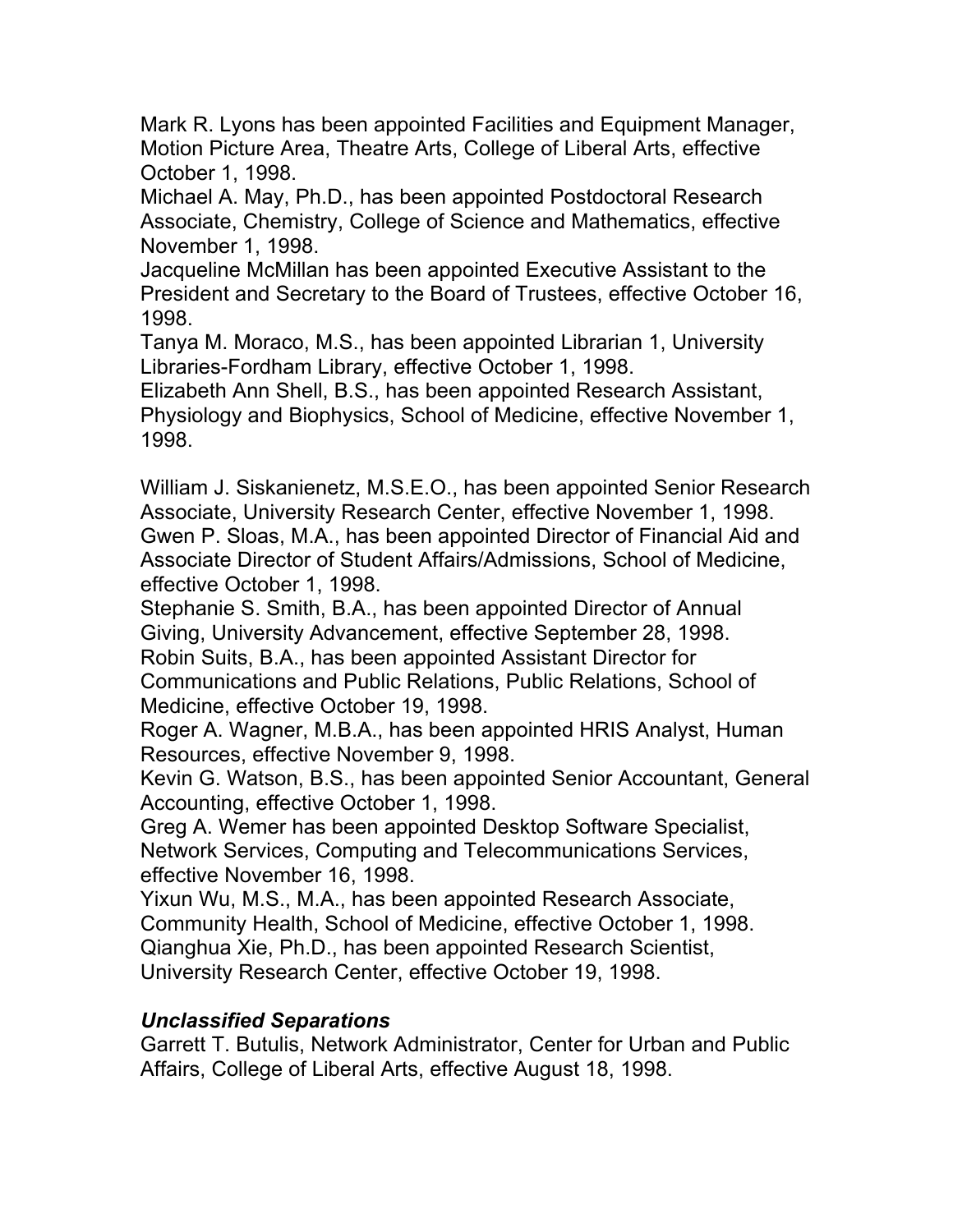Shan Cong, M.S., Research Associate, Electrical Engineering, College of Engineering and Computer Science, effective September 11, 1998. Patricia A. Dudick, B.S., Research and Records Analyst, University Advancement, effective September 9, 1998.

 Roberto R. Garcia, M.S., Electron Microscopy Facility Manager, Mechanical and Materials Engineering, College of Engineering and Computer Science, effective November 11, 1998.

 Scott D. Hawkins, Model Maker, Instrument Shop, College of Engineering and Computer Science, effective November 30, 1998. Kris A. Jackson, B.S., Research Assistant, Community Health, School of Medicine, effective November 30, 1998.

 Thomas W. J. Janssen, Ph.D., Research Assistant Professor, Rehabilitation Medicine and Restorative Care, School of Medicine, effective October 31, 1998.

 Christine M. Rethlake, M.A., Assistant Director, Financial Aid, effective October 30, 1998.

 Stephen H. Simon, M.S., Director, Office of Disability Services, effective November 30, 1998. (Retirement)

 James D. Steiner, Assistant Director, Center for Teaching and Learning, effective October 29, 1998.

### *Classified and Unclassified Hourly Appointments and Changes*

 Mary A. Alspaugh has been appointed Statistical Services Specialist, Statistical Consulting Center, effective September 19, 1998. Vicki D. Arnold has been appointed Laboratory Animal Technician, Lab Animal Resources, School of Medicine, effective October 4, 1998. Margaret A. Aveyard has been appointed Laboratory Animal Technologist, Lab Animal Resources, School of Medicine, effective October 4, 1998.

 Patricia A. Avilez-Longstreath has been appointed Senior Secretary, Environmental Health and Safety, effective September 8, 1998. Richard P. Barker has been appointed Mover, Physical Plant, effective October 12, 1998.

 Richard Birt has been appointed Maintenance Worker 2, Lake Campus-Plant Operations, effective November 6, 1998.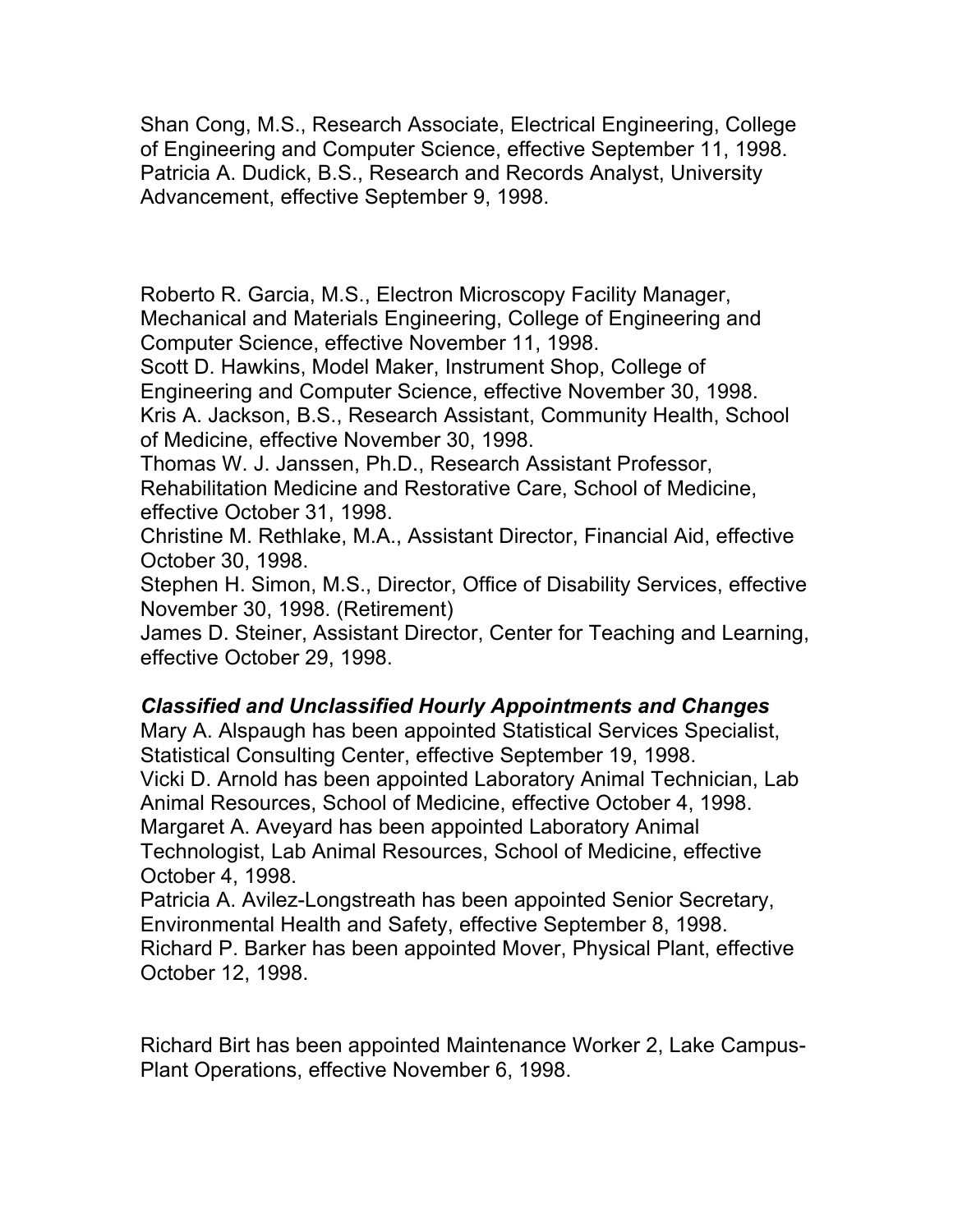Cecelia Ann Brannon has been appointed Community Health Advocate, Research Affairs, School of Medicine, effective September 21, 1998. Marcinna I. Brown has been appointed Storekeeper II, Vending Machines Operations, effective October 12, 1998.

Ann V. Coleman has been appointed Printing Operations Supervisor, Printing Services, effective October 17, 1998.

 Frances O. Cooper has been appointed Secretary, Teacher Education, College of Education and Human Services, effective October 26, 1998. Jennifer M. Cox has been appointed Cashier, Bursar's Office, effective September 21, 1998.

 Yolanda D. Crawford has been appointed Custodial Worker, Custodial Services, effective October 26, 1998.

William R. Davis, B.F.A., has been appointed Library Associate,

University Libraries-Dunbar Library, effective September 28, 1998.

 Suzanna L. Hayes, B.S., has been appointed Secretary, Psychology, College of Science and Mathematics, effective October 19, 1998.

 Marjorie S. Hodson has been appointed Secretary, Dermatology and Medicine, School of Medicine, effective October 5, 1998.

 Clinton E. Hughes has been appointed Water Treatment Operator, Physical Plant, effective October 5, 1998.

 Constance J. Jacobs, B.S., has been appointed Senior Secretary, Women's Studies, College of Liberal Arts, effective October 7, 1998. JoAnne Jones has been appointed Accounting Clerk, Ervin J. Nutter Center, effective October 21, 1998.

 William R. Keaton has been appointed Vehicle Operator II, Parking and Transportation, effective October 19, 1998.

 Beth L. Kindred has been appointed Senior Accounting Clerk, Bursar's Office, effective October 3, 1998.

 Lori H. Metivier has been appointed Secretary, College of Business and Administration, effective October 19, 1998.

Douglas N. McCullough, M.Ed., has been appointed Program

 Coordinator, Professional Practice and Research, College of Education and Human Services, effective November 2, 1998.

 Office, effective October 3, 1998. Judith K. Mullins has been appointed Senior Accounting Clerk, Bursar's

 Sandra R. Musick has been appointed Records Management Coordinator, University Advancement, effective October 19, 1998.

 Corby W. Pathanos, B.S., has been appointed Senior Secretary, Vice President for Student Affairs, effective November 9, 1998.

Mary H. Planeaux has been appointed Registration Supervisor,

Registrar's Office, effective October 1, 1998.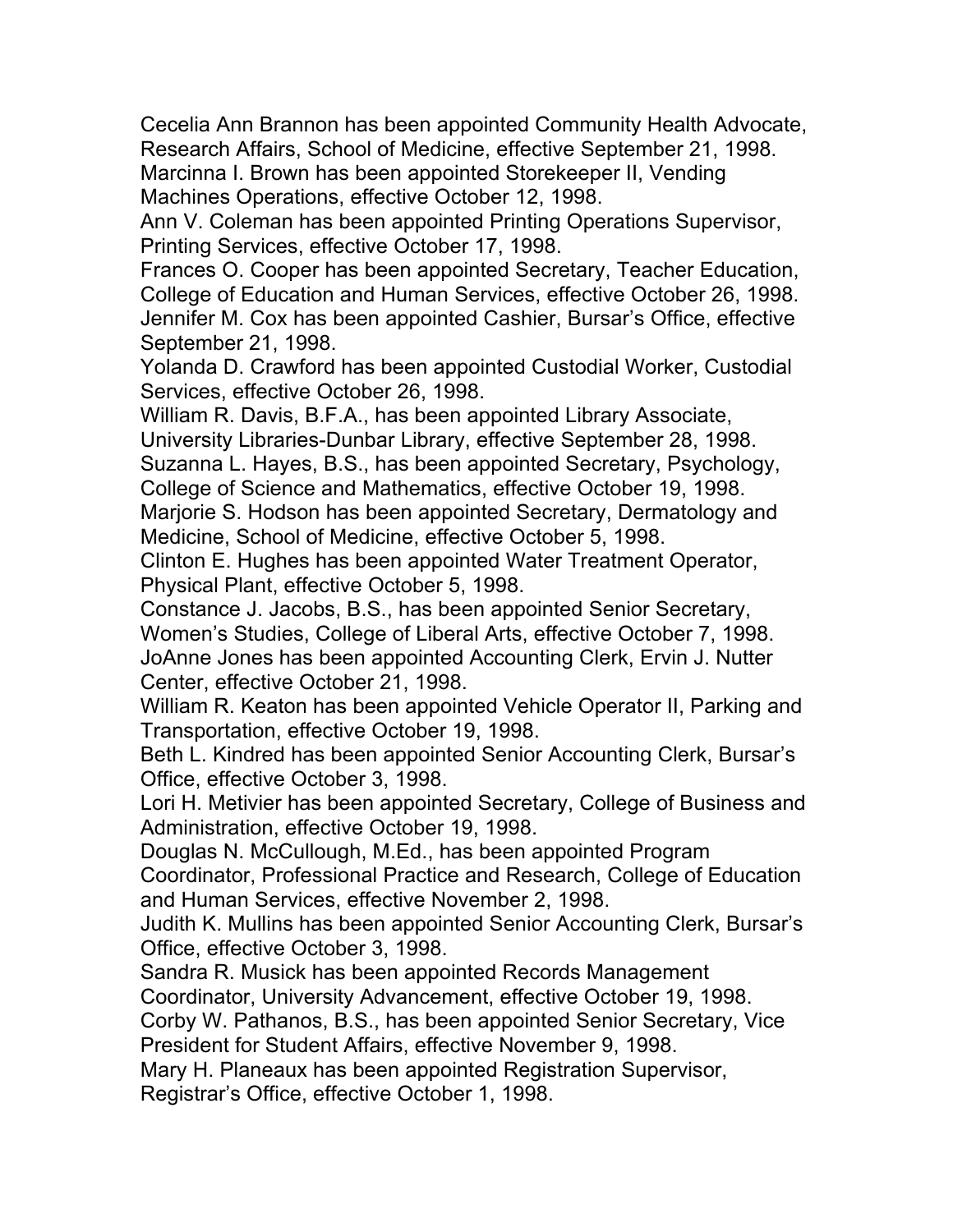Jerry G. Reigle has been appointed Maintenance Worker 2, Lake Campus-Plant Operations, effective October 1, 1998.

 Donald A. Rushlow has been appointed Police Officer I, Public Safety, effective November 2, 1998.

 Karen R. Schuttinger has been appointed Secretary, History, College of Liberal Arts, effective September 28, 1998.

 Ruth E. Shank has been appointed Senior Secretary, Lab Animal Resources, School of Medicine, effective October 17, 1998.

 Tami J. Smith has been appointed Senior Accounting Clerk, Bursar's Office, effective October 3, 1998.

 Betty I. Somers has been appointed Senior Secretary, Community Health, School of Medicine, effective September 18, 1998.

 Deborah Taulbee, B.A., has been appointed Telecomm Analyst, Telecomm Services, Computing and Telecommunications Services, effective September 23, 1998.

 Angela A. Tipton has been appointed Capital Projects Account Specialist, Planning-Engineering and Construction, effective October 1, 1998.

 Vicky Torch has been appointed Senior Accounting Clerk, Bursar's Office, effective October 3, 1998.

Shannon Jo Wagner, B.A., has been appointed Secretary,

Asian/Hispanic/Native American Center, effective November 2, 1998.

### *Classified and Unclassified Hourly Separations*

 Kelly L. Cooley, Bindery Operator, Printing Service, effective October 9, 1998.

Darla J. Donohue, Senior Secretary, Mathematics and Statistics,

College of Science and Mathematics, effective December 31, 1993.

 Oscar L. Dyer, Custodial Worker, Custodial Services, effective October 5, 1998.

 Jennifer L. Flint, Research Support Technician, Research Affairs, School of Medicine, effective October 16, 1998.

 Edward O. Hatcher, B.S., Materials Handler, Materials Management, effective October 12, 1998.

 E. Ronelle Hill, Senior Secretary, Community Health, School of Medicine, effective October 16, 1998.

 effective October 30, 1998. (Retirement) Loy Jones, Automotive Mechanic 2, Parking and Transportation,

Kelly C. Nye, Cashier, Bursar's Office, effective September 14, 1998.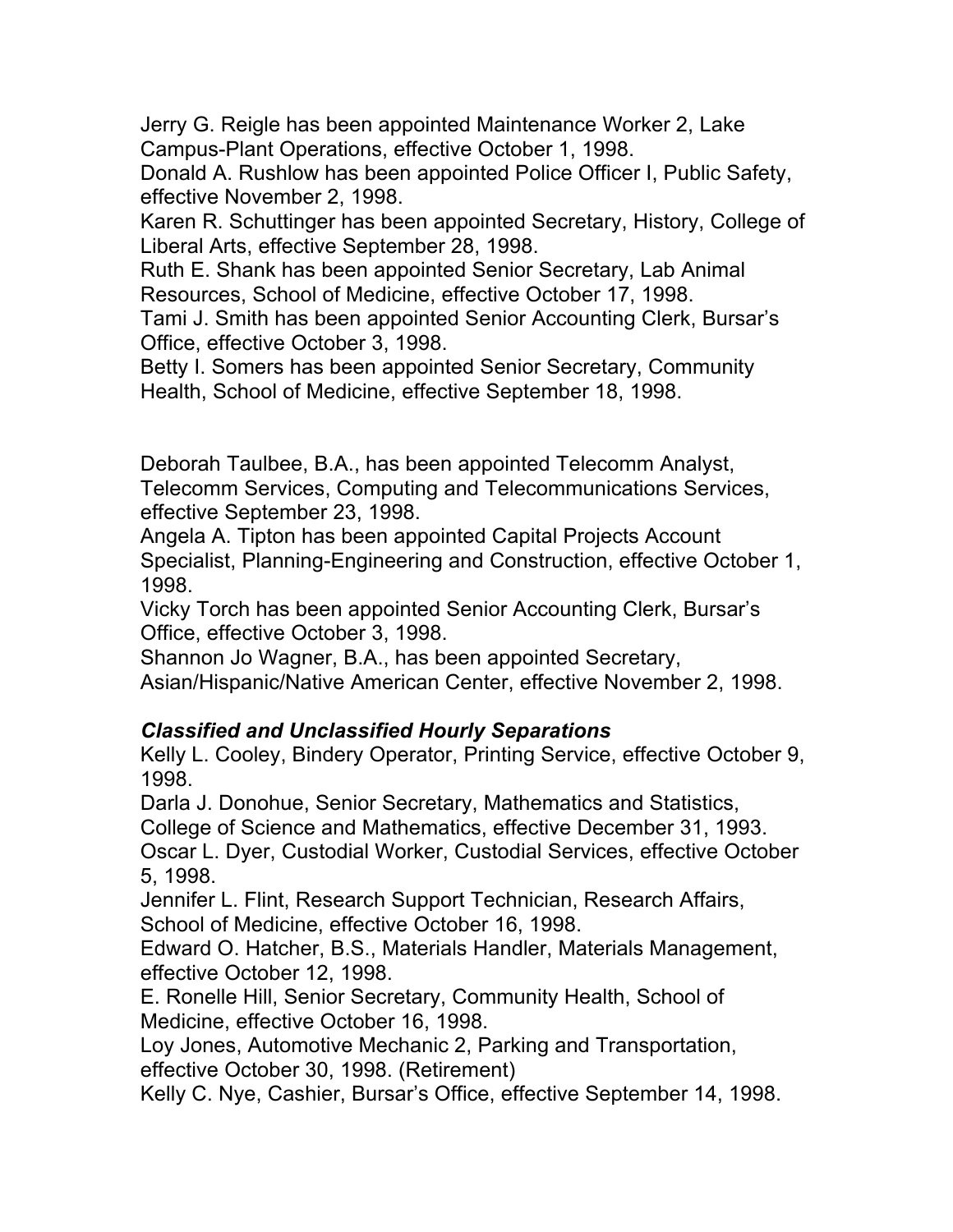Scott A. Rodabaugh, Operations Analyst, Computing and Telecommunications Services, effective November 13, 1998. Gladys Styron, TV Center Service Coordinator, Television Center, effective October 30, 1998. (Retirement) Steven H. Sur, Research Lab Technician, Pharmacology and Toxicology, School of Medicine, effective September 15, 1998.

 Kelly M. Vance, Telephone Operator, Telecomm Services, Computing and Telecommunications Services, effective September 11, 1998. Timothy R. Wood, Maintenance and Repair Worker, Physical Plant, effective October 8, 1998.

#### *Department Name Change*

 Effective October 1, 1998, the Office of Financial Services has been changed to the Office of the Controller.

### **RESOLUTION 99-12**

 RESOLVED that the academic and administrative meeting be, and the same hereby are approved. Mr. Buerger moved for approval. Mr. Diggs seconded, and appointments, changes, retirements, departmental reporting, resignations and terminations submitted to this the motion was unanimously adopted by roll call vote.

### **D. Report of Investments**

 Since the last Board meeting, investments for Board of Trustees' records. September and October 1998 have been received. These reports have been distributed to the trustees and will be filed with the official

### **E. Ratification of Contracts and Grants**

 Since the last meeting of the Board of Trustees, University's grants and contracts awarded are \$2 million. Of special note is a \$300,000 grant Research Instrumentation Program. The Principal Investigator, Dr. Sharmila Mukhopadhyay of the Department of \$2,351,946 in contracts and grants has been received. Through October 1998, Wright State outpacing the 1997 comparison point by nearly from the National Science Foundation's Major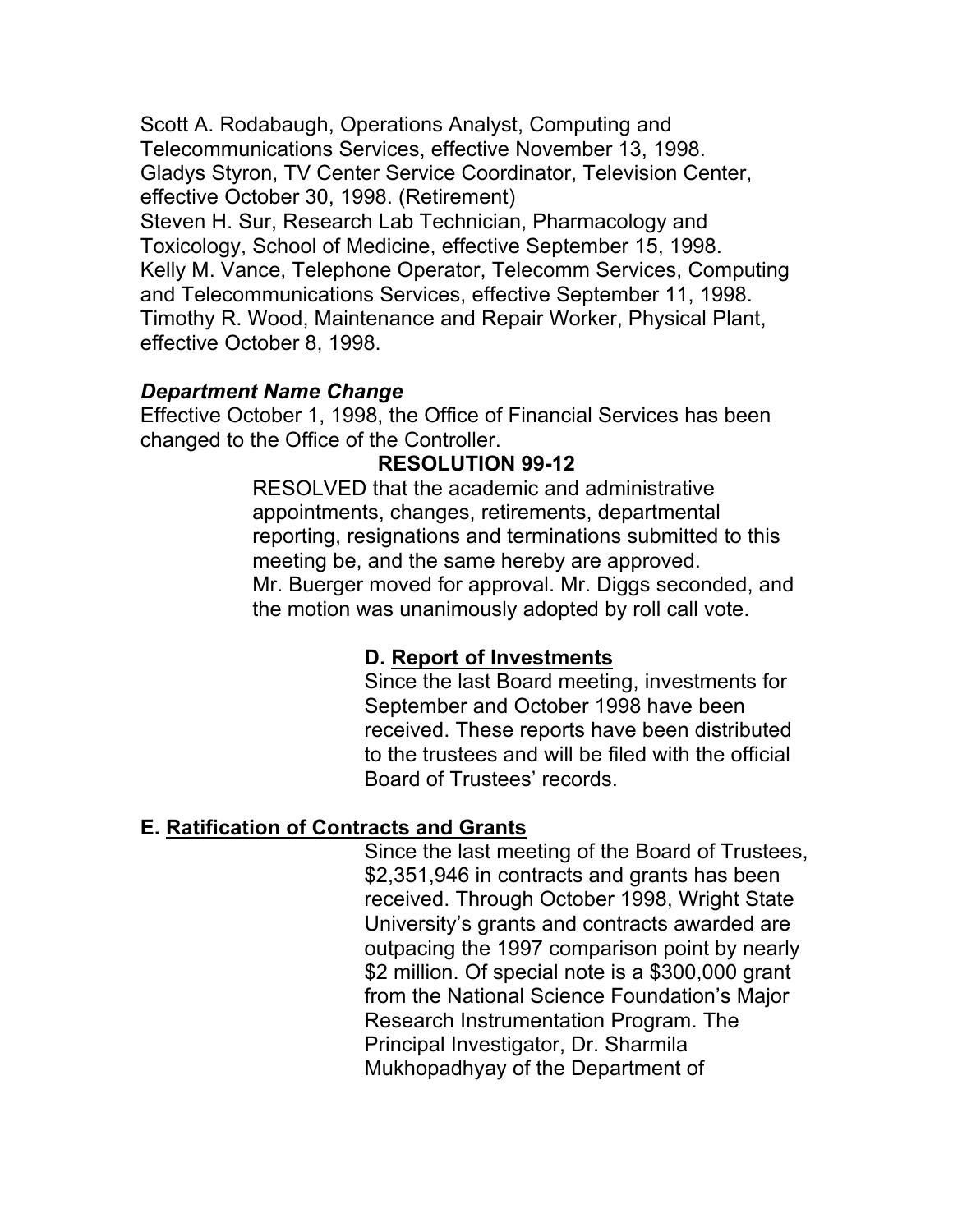Mechanical and Materials Engineering, and her Drs. Roger Gilpin, Raghavan Srinivasan, and colleagues will use the funds to set up a photoelectron spectroscopy facility. Isaac Weiss were named as co-principal investigators of the grant. The following resolution was submitted for approval:

### **RESOLUTION 99-13**

 RESOLVED that the contracts and grants submitted to this meeting be, and the same hereby are ratified. Mr. Palmer moved for adoption. Mr. Jenkins seconded, and the motion was unanimously ratified by roll call vote.

#### **A. Academic Affairs Committee IX. REPORTS OF THE COMMITTEES OF THE BOARD**

 Ms. Foster, chair, reported on the committee meeting of November 19, 1998.

#### o **Key Administrative Searches**

The following searches for administrators are underway:

Dean, College of Liberal Arts

Dean, School of Medicine

Dean, College of Nursing and Health

Vice President for Advancement

**Registrar** 

It is anticipated that these positions will be filled by the beginning of the academic year.

# o **Year 2000**

 A copy of the Year 2000 Compliance Statement developed by the Year 2000 Task Force was distributed. Various offices on campus have completed Year 2000 surveys and a sub-committee of the task force has begun analyzing this data. It was suggested that WSU develop a contingency plan to prepare for possible interruption in service from DPL.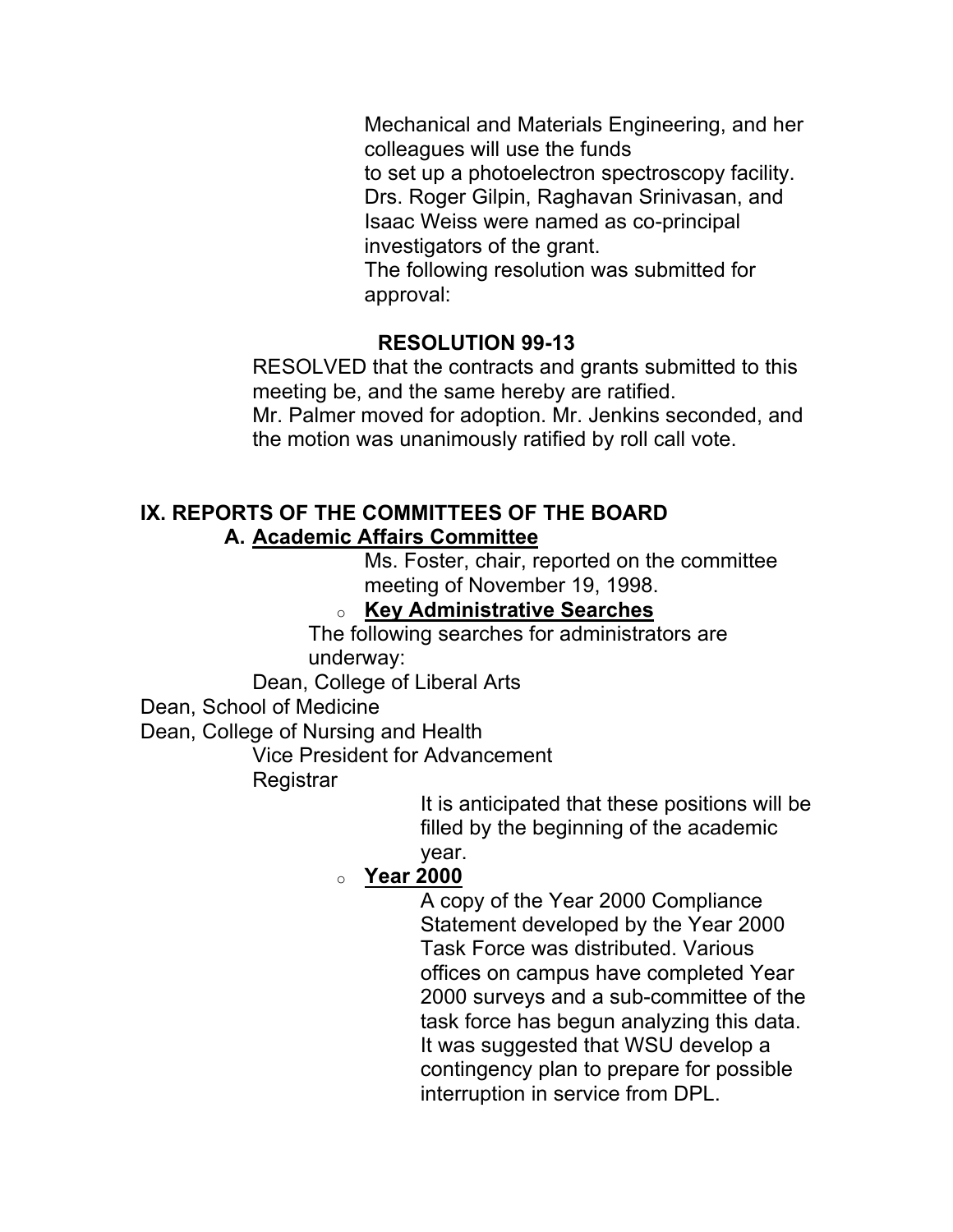### o **Early Retirement Program**

 Dr. Moore has received early retirement Deans and directors were asked to would address strategic goals. The early plans from colleges and divisions. The plans provide information relative to replacement costs for early retirees. identify how their early retirement plans retirement program has provided much needed flexibility to the colleges.

#### o **Major Gifts**

The following major gifts have been given to the university:

- $\circ$  Judaic Scholars Chair endowed by Larry and Leonore Zusman in the College of Liberal Arts
- o \$500,000 from the Kettering Foundation targeted for research in the School of Medicine
- $\circ$  \$400,000 grant from HUD to the College of Liberal Arts
- o \$150,000 for Lake Campus scholarships from the estate of Opal Jagoditz

### o **Millett/Allyn Renovations**

 Millett and Allyn Halls. The two buildings will not go off-line at the same time. When building, Allyn Hall will be renovated for Services (CEHS). Once CEHS has moved into Allyn Hall, renovation of Millett Hall will begin with Liberal Arts faculty moving into temporary space in Allyn Hall and elsewhere until renovation of Millett is Plans are underway for the renovation of the administrative offices and the College of Nursing and Health move into the new the College of Education and Human completed.

#### o **New Building**

 Several names have been suggested for It is anticipated that occupants of the new building will move sometime in March. the new building: Academic Building;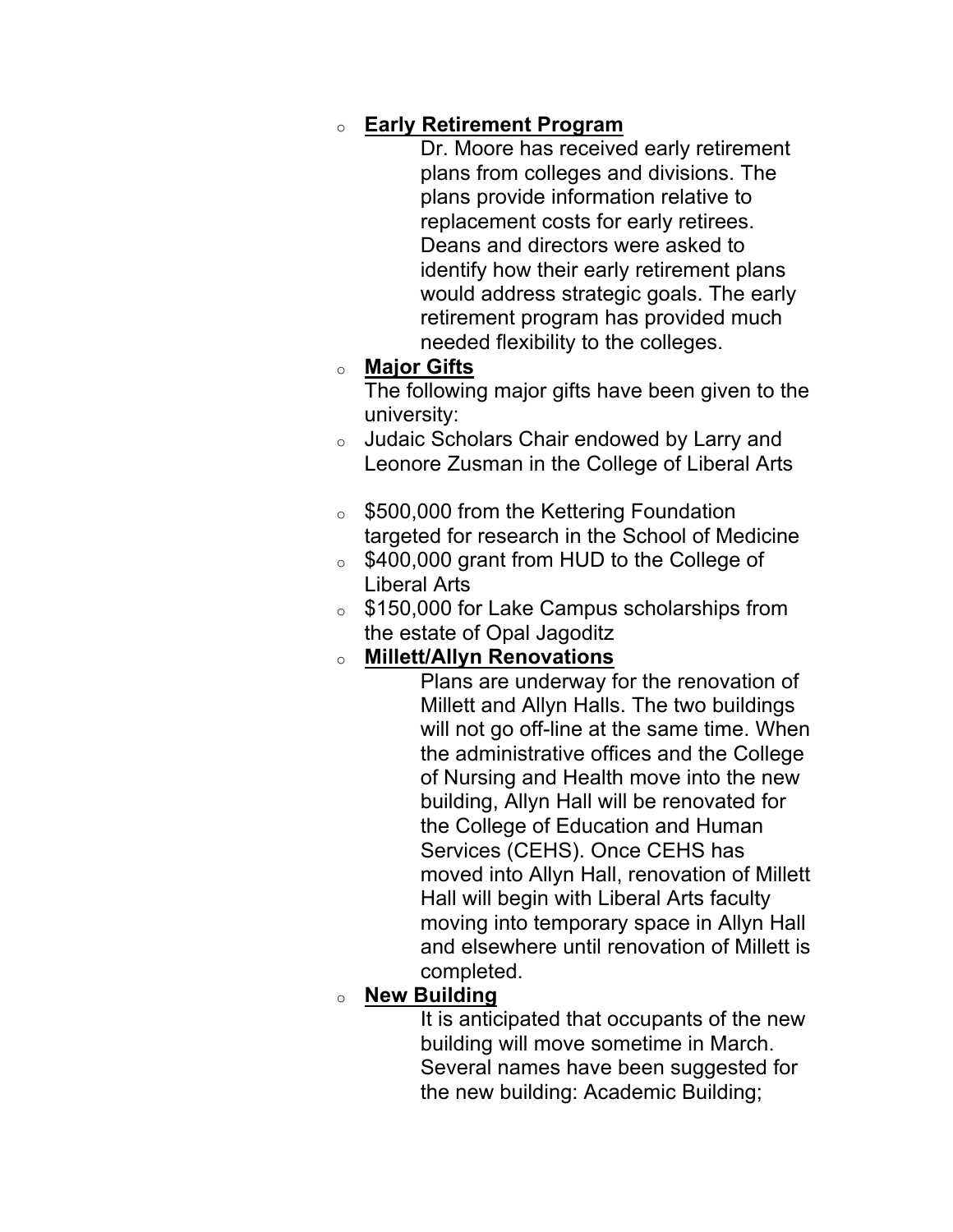Nursing and Administration Building; and Wright Brothers Hall. Many feel that Wright Brothers Hall would be appropriate given the university's history and new logo.

### **1. Professor Emeritus Requests RESOLUTION 99-14**

 WHEREAS, faculty members who have served ten or more years as fully-affiliated and full-time members at Wright member to the provost; and State University will automatically be granted the emeritus title upon retirement and upon written request by the faculty

 WHEREAS, Leonard Cargan, professor of Sociology, has WHEREAS, Jon R. Hobbs, associate professor of Management Science and Information Systems, has served served the university since 1970 in a fully-affiliated and fulltime status and has requested emeritus status; and the university since 1980 in a fully-affiliated and full-time status and has requested emeritus status; and

 WHEREAS, Gordon A. Welty, professor of Sociology, has served the university since 1974 in a fully-affiliated and fulltime status and has requested emeritus status; therefore be it

RESOLVED that the requests for emeritus status for the aforementioned faculty members, submitted to this meeting be, and the same hereby are approved.

 Mr. Buerger moved for approval. Mr. Diggs seconded, and the motion was unanimously adopted by voice vote.

# **2. College of Liberal Arts Request for Posthumous Degree**

 Communication to Mr. Kenneth B. Reilly. At the time of his death, Mr. Reilly was a quarter of study. In accordance with the university guidelines for degrees, if a student is within one year from graduation A recommendation from the College of Liberal Arts has been received to grant the Bachelor of Arts Degree in Mass student in good standing in his final and has the recommendation of the department and the dean, the Board of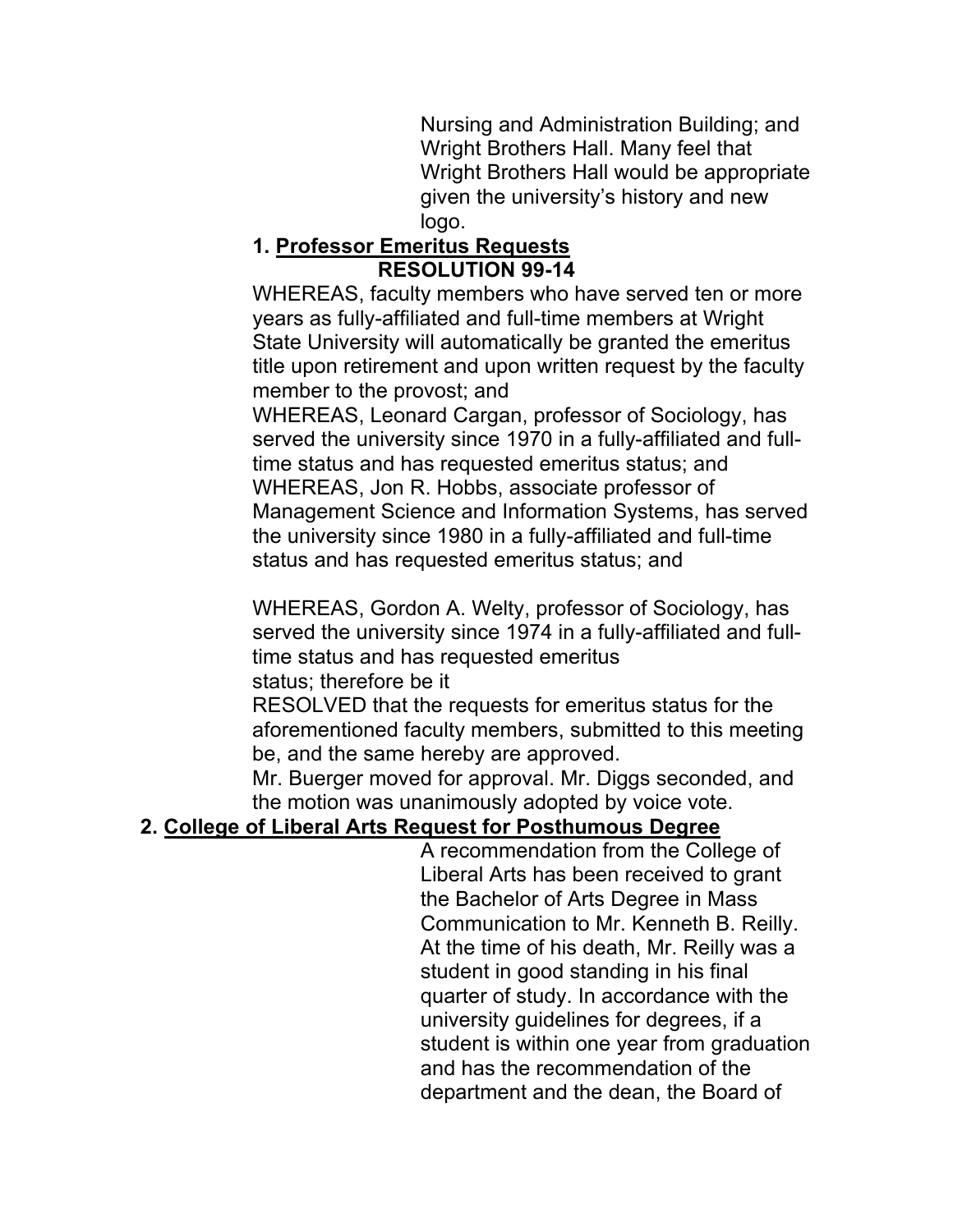# Trustees has the authority to grant a posthumous degree.

#### **RESOLUTION 99-15**

 WHEREAS, Wright State University shares with the family and friends in the loss of Mr. Kenneth B. Reilly; and WHEREAS, Mr. Reilly was a student in good standing at Wright State University; therefore be it RESOLVED that the Wright State University Board of Trustees hereby approves granting the Bachelor of Arts Degree in Mass Communication to Mr. Kenneth B. Reilly. Mr. Buerger moved for adoption. Mr. Palmer seconded, and the motion was unanimously approved by voice vote.

#### **3. Curriculum Changes**

The attached curriculum changes were recommended for Board approval through the following resolutions:

#### **RESOLUTION 99-16**

 WHEREAS, the Ohio Department of Education has changed the requirements for teacher preparation; and WHEREAS, in response to these changes the Wright State University College of Liberal Arts has cooperated with the College of Education and Human Services in the development of a B.A. in Social Science Education and a B.A. in English; and new Emphasis in Language Arts Education for the existing

 WHEREAS, these two degree programs have been approved by the University Undergraduate Curriculum and Academic Policy Committee (UUCAPC) and the Faculty Senate; therefore be it

 RESOLVED that the B.A. in Social Science Education and English degree programs, as submitted to this meeting be, Mr. Diggs moved for approval. Mr. Buerger seconded, and the Emphasis in Language Arts Education for the B.A. in and the same hereby are approved. (See Attachment A) the motion was unanimously adopted by voice vote.

### **RESOLUTION 99-17**

 WHEREAS, the university and the College of Liberal Arts Women's Studies as an enhancement to undergraduate recognize the value of background and credentials in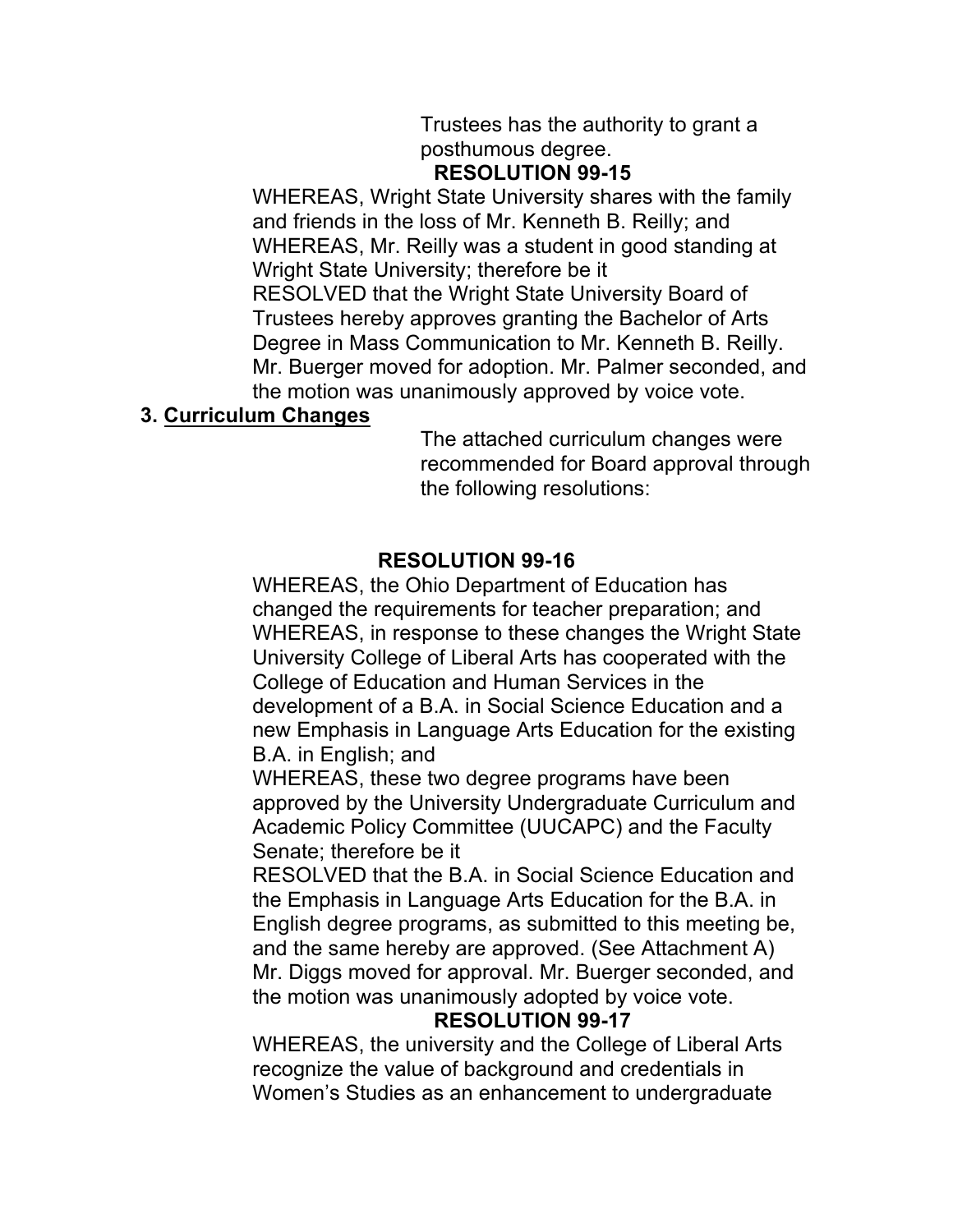degree study, or as an addition to an undergraduate degree already completed; and

 WHEREAS, the College of Liberal Arts and the Women's Studies Program have developed a Certificate Program in Women's Studies to meet these needs; and

 WHEREAS, the Certificate in Women's Studies has been approved by the University Undergraduate Curriculum and Academic Policy Committee (UUCAPC) and the Faculty Senate; therefore be it

 RESOLVED that the Undergraduate Certificate in Women's Studies, as submitted to this meeting be, and the same hereby is approved. (See Attachment B)

 Mr. Buerger moved for approval. Mr. Jenkins seconded, and the motion was unanimously adopted by voice vote.

### **A. Advancement Committee**

 Mr. Adams, chair reported on the committee meeting of November 12, 1998.

#### o **Baseball Stadium**

 Ron Nischwitz, baseball coach for Wright and current standing of the baseball State University, summarized the history stadium project.

 To enable the Wright State baseball team at Wright State will have to be upgraded. Ruetschle Associates, Inc. drew up plans to attract top players, the baseball facility In 1992, the fundraising effort began and for a new baseball facility. Construction is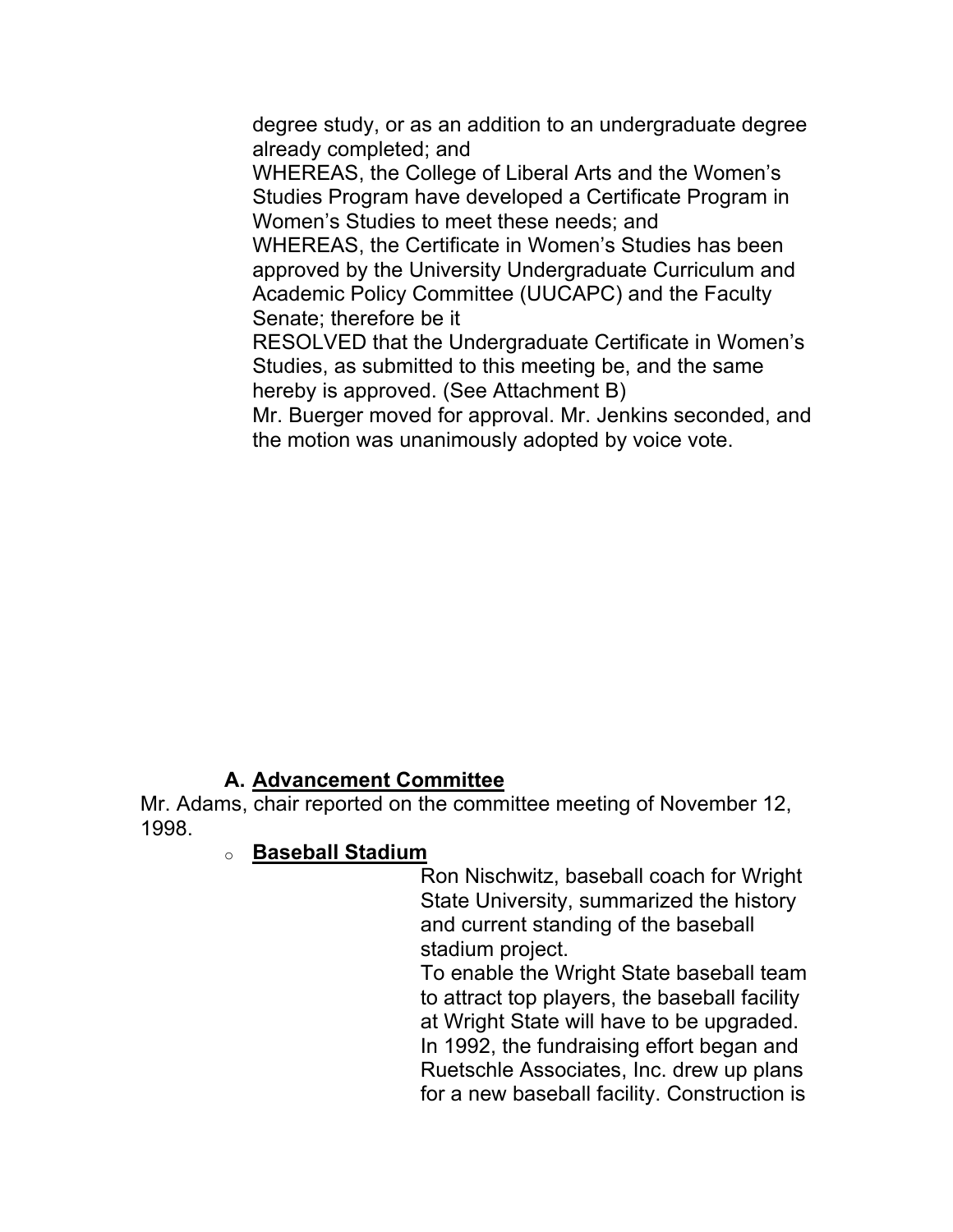phases as funding is secured. The cost which includes, two 63 foot dugouts, a platform, 696 theater seats, a sound system, an office, one team room, an drainage, and 550 bleacher seats. Phase 500 box seats, another 1,500 bleacher stadium will seat 3,800 fans, press and support staff. The completed stadium will expandable to professional standards. The cost for the completed stadium is divided into three phases. Each phase will be constructed to accommodate future for phase one is \$2,300,000, plus lights, umpire's room, landscaping, upgraded two is \$1,100,00 which includes a home team locker room, an umpire's locker room, two coach offices, a concession stand and an additional 600 bleacher seats and a roof. Phase three is \$4,200,00 and includes a visiting team locker room, a press box, a donor room, seats, a complete roof, two more concession stands and an additional public restroom. The full-completed also support NCAA regionals and amateur championships and will also be \$8,000,000.

 gifts, pledges and contractor donations. short fall of \$880,000, or \$600,000 without lights. Coach Nischwitz suggested and the committee acknowledged that it would be easier to raise the final funds Funding raised to this point is approximately \$1.6 million. This includes To complete phase one there is a funding needed to complete phase one if construction were started. There is a credibility issue due to the length of time since the plans were drawn up and fundraising was started. Fundraising has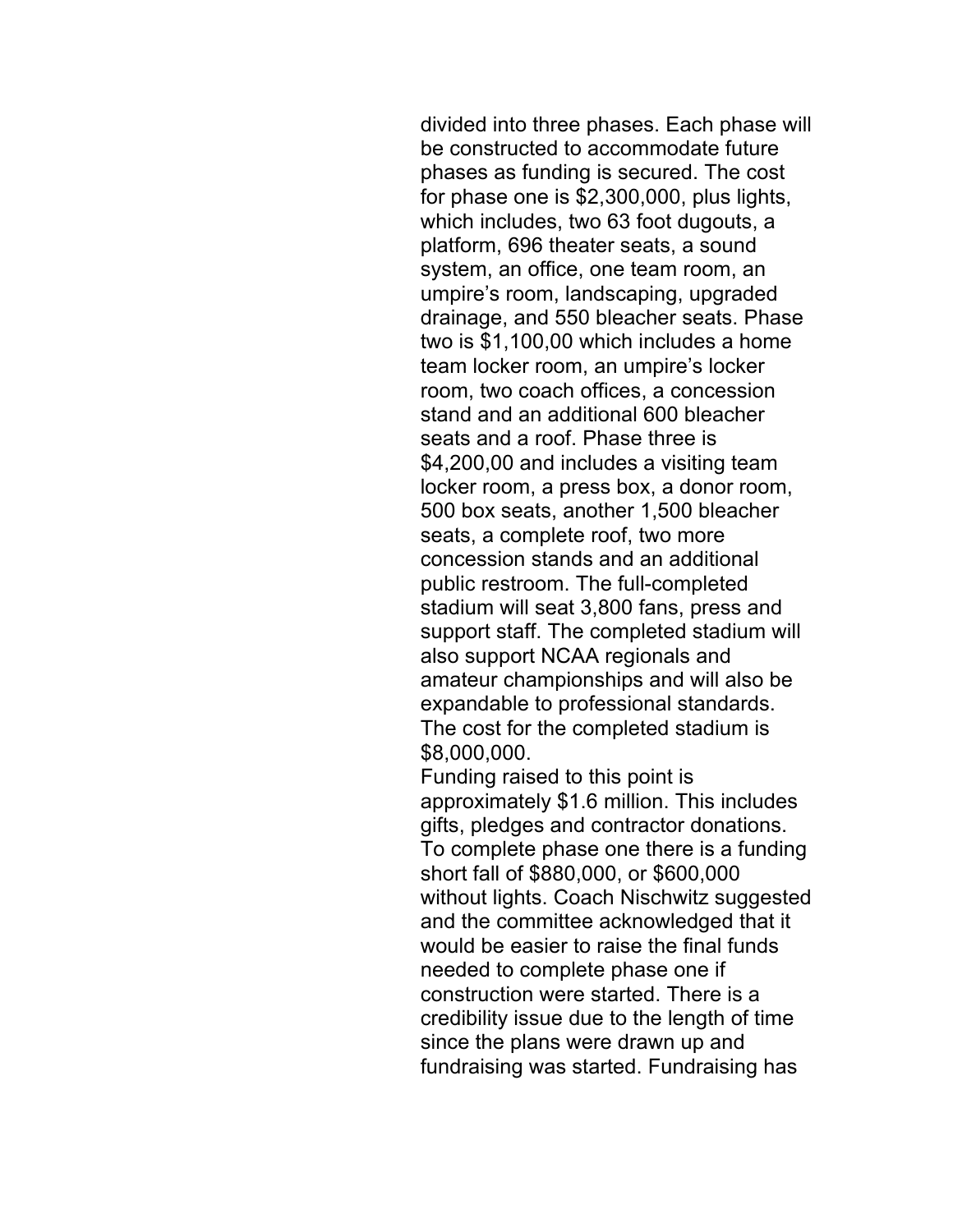become difficult due to the long delay in starting the project.

 Mr. Adams asked to make sure that the estimate be solicited. Janet Achterman, Mike Cusack, Bob Mills and Mike Adams will meet to look at the process needed to get another bid. After that has been done, construction figures are competitive, and that another construction management the committee will review this issue and look into alternative methods of fundraising and/or financing for phase one of the project.

#### o **Foundation Update**

 At the annual Foundation meeting, the president for University Advancement has The committee will interview these seven people, and from those interviews three President Goldenberg for his review. The goal of the committee is to have the new vice president for University Board approved selling its Radio Tower located in Greene County. The FASBE reporting issue has been resolved and the Finance and Audit Committee is prepared to go forward with the final audit. The search committee for the vice reviewed all qualified applicants and has narrowed the list down to seven people. unranked candidates will be presented to Advancement named by the end of the year.

 Ms. Cynthia Butler announced to the School of Liberal Arts, Department of Religion, The Larry and Leonore Zusman Endowed Chair of Judaic Studies. The Dayton have asked that the amount of committee a new endowed chair in the donors, Larry and Leonore Zusman of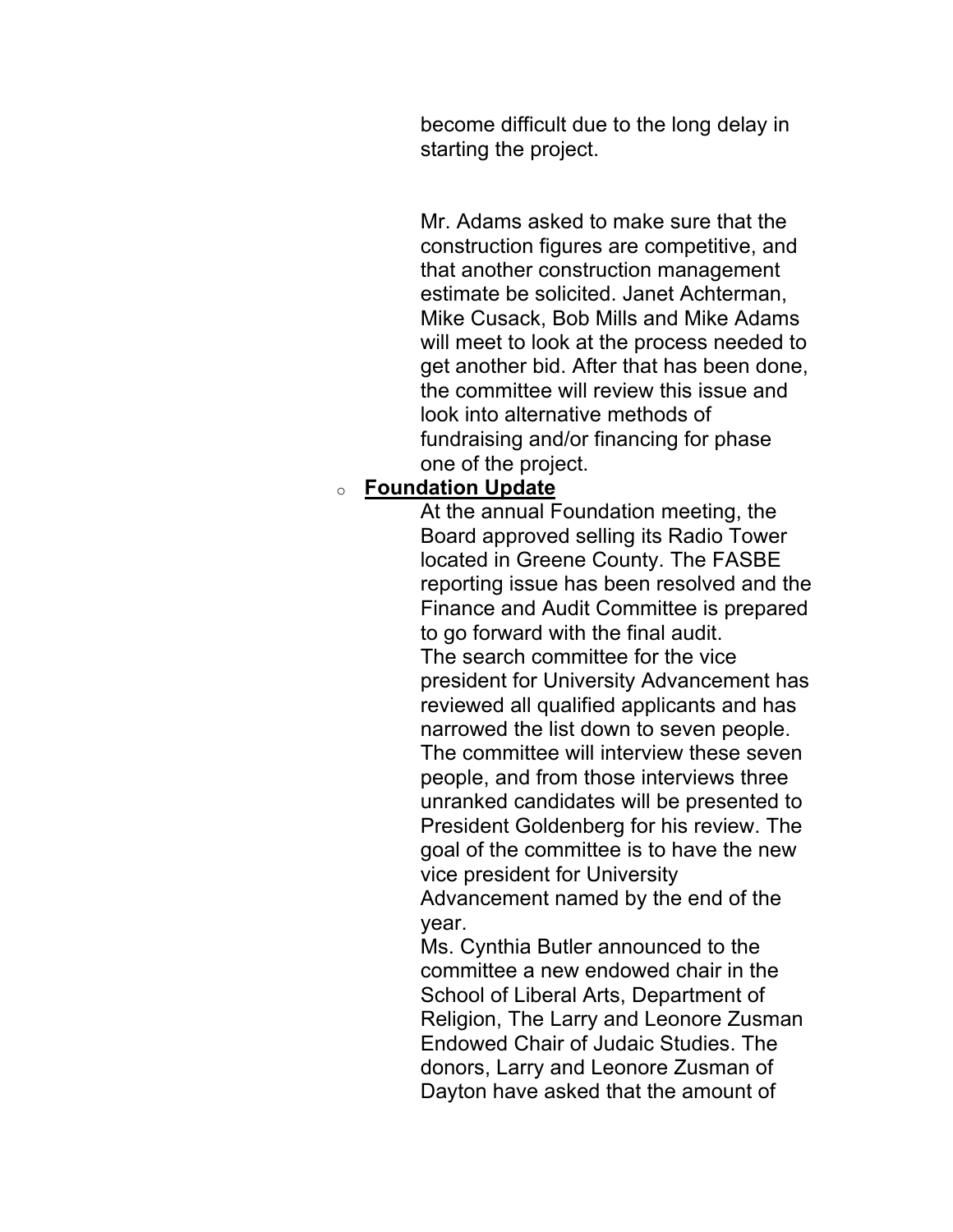first endowed chair in the history of Wright their gift not be made public. This is the State University.

#### o **Alumni Update**

 Mr. Michael Reynolds, president of the committee. Mr. Reynolds reviewed the schedule of events that the association is asked if the Alumni Board would host the Alumni Association, reported on the activities of the association to the sponsoring, and also reported that the association is conducting a daylong board retreat that will feature a training session on "How To Be a Better Board." The Alumni Association has redesigned the AlumniNews, awarded thirty-nine Legacy Scholarships and has revitalized the Student Alumni Society. Mr. Adams dean's luncheons.

### **University Update**

 Since the last committee meeting, Robert Copeland, senior development officer for Susan Smith, director of Alumni Relations, will soon be hiring another assistant director for Alumni Relations and the search for prospect research manager should be completed by midthe Foundation, has been hired. Another senior development position is still open which should be filled by mid-January. December.

 Ms. Butler also reported on the pending proposal to the Kettering Foundation. This proposal requests funding for research in the School of Medicine. A determination is expected from the Kettering Foundation soon.

 assistant director of the annual fund is doing a great job. The average gift is up It was reported that the telemarketing effort is underway and that the new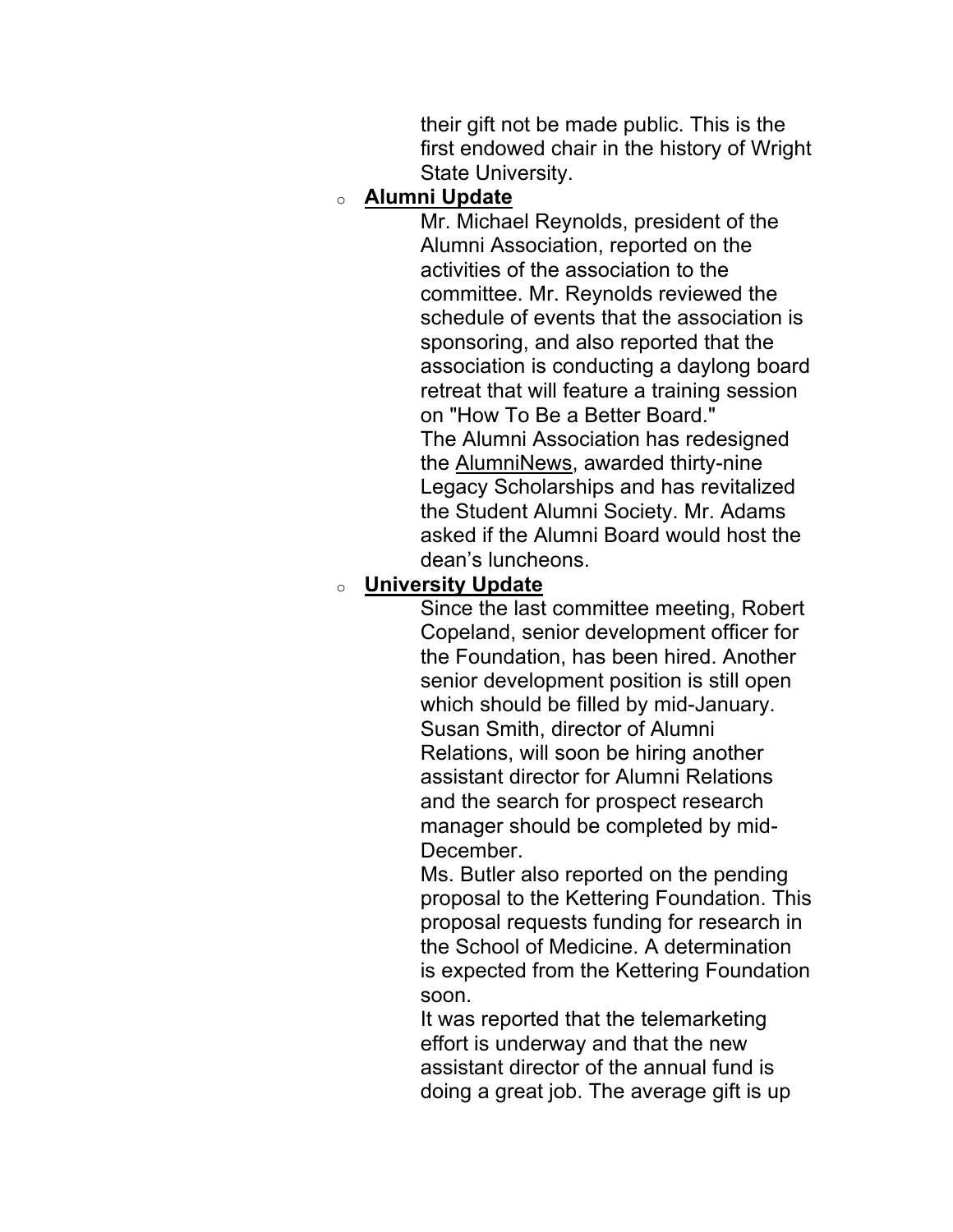Copeland is doing the groundwork on the Corporate Appeal, which will be held in from approximately \$25 to \$67. Robert the spring.

 Committee of the Foundation Board. The solicitation of the cabinet members will be The solicitation of the Foundation Board and the university Board of Trustees will be coordinated through the Development done in the spring during the Campus Scholarship Campaign.

#### o **President's Community Breakfast**

 The President's Community Breakfast will Development Committee agenda for their meeting on November 24. be revived. Seven dates have been reserved on the President's calendar beginning in January for these events. This subject is on the Foundation's

#### o **Development and Image Studies**

 conducted in the last few years conclude university by the end of November. The has been accomplished, Ms. Butler The image studies that have been that Wright State University's image needs to be clarified and strengthened. The Marketing Department has been asked to provide a marketing plan for the university must promote a positive internal and external message. After this recommended that the university engage a consultant to develop a compelling case statement and conduct a feasibility study.

 Ms. Butler feels that President Goldenberg is doing a good job of getting positive image for Wright State. Mr. Adams concluded the meeting with out into the community and sending out a the thought that the university is larger than any one person is and that we must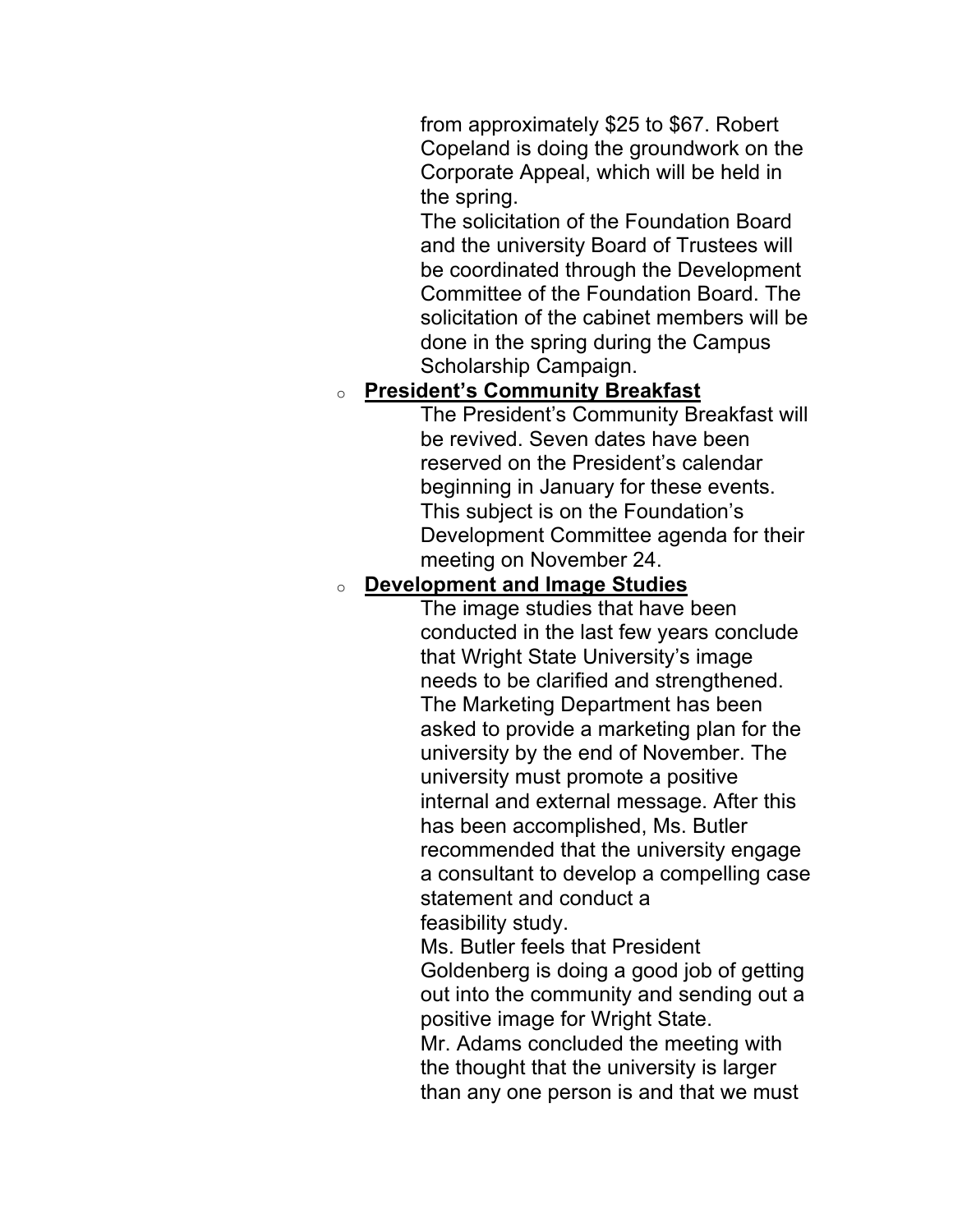build an advancement program that will sustain its focus and momentum even though key personnel will periodically leave the university.

#### **A. Building and Grounds Committee**

 Mr. Soin, chair, reported on the committee meeting of November 24, 1998.

#### **1. AMS Agreement for Student Housing**

 campus, Wright State University must develop new housing. In the summer of 1997, Wright State University housing continues to increase; from enrollment continued to grow and for winter 1999 Wright State University experienced our highest demand for winter quarter housing. A joint committee with members from Business and Enrollment Services compiled a long-term scheduled for fall of 1999. The style of arrangement of adjacent communities. Wright State University is proposing a lease of Lots 2, 3 and 4 to AMS and In order to accommodate the increase in residential student enrollment and continue to attract students to this experienced a waiting list for housing of about 150 students. The demand for summer 1997 to summer 1998 freshman Fiscal Affairs and Student Affairs and plan for housing to accommodate forecasted growth over the next ten years. The proposed stage of development would provide 120 beds in two additional buildings, with occupancy development would be consistent with the Associates.

 A supplement to the basic agreement with AMS and Associates was distributed to the committee for further information. In 1985, AMS and Associates purchased 24 acres of property along Zink Road. The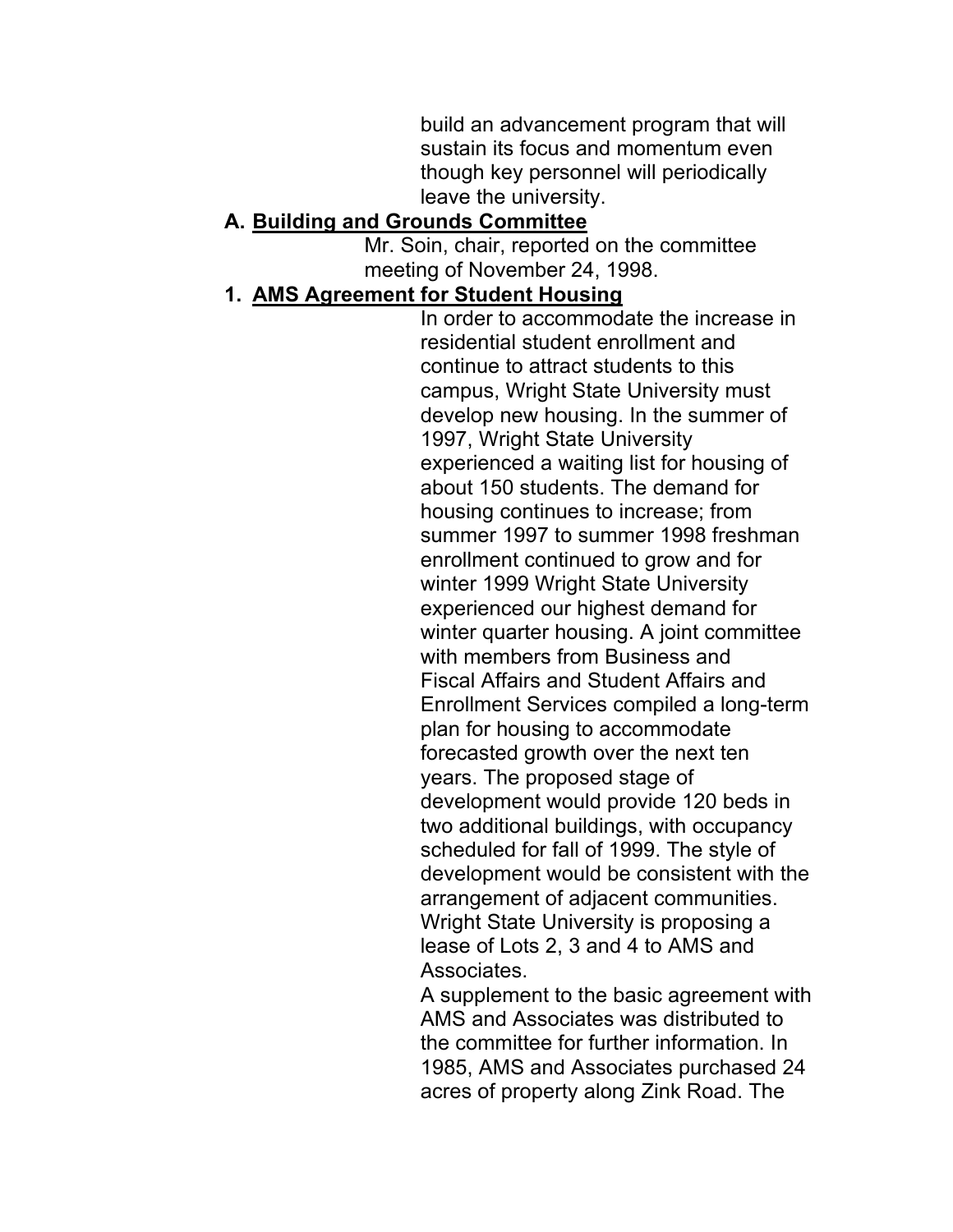commitment from AMS to build one building. From 1986-1991, a total of six buildings were constructed. In 1991, the Board of Trustees issued a resolution beds. A general agreement was created Associates. Three additional buildings Wright State University on an exclusive or financial risks relative to occupancies. first lease arrangement provided by the university in 1986 was to allow construction of Springwood Lane, with a calling for construction of additional 1,000 in 1991 in response to the Request for Proposal submitted by AMS and (Oak, Maple and Pine Halls) were then built with 133 apartment style units in The Village. AMS is providing housing to basis to accommodate students. The university has no economic responsibility

#### **RESOLUTION 99-18**

 WHEREAS, the Board of Trustees of Wright State student housing on Pine Hill Acres Lots 2, 3 and 4; and WHEREAS, the terms of the lease agreement to be University wishes to enter into a lease agreement with AMS and Associates for the construction and expansion of negotiated between the parties are for a period of twentyfive (25) years with two successive renewals, each for a term of twenty-five (25) years, and for a consideration of a fair rental amount as prorated within the lease agreement; and

 WHEREAS, the construction and expansion of student housing is beneficial to the residential student population of the university; therefore, be it

 RESOLVED that the Board of Trustees of Wright State University authorizes the vice president for Business and Fiscal Affairs to negotiate and enter into referenced lease agreement on its behalf:

 Mr. Soin moved for approval, Mr. Diggs seconded. The and Ms. Foster voting no. resolution was adopted by roll call vote with Mr. Buerger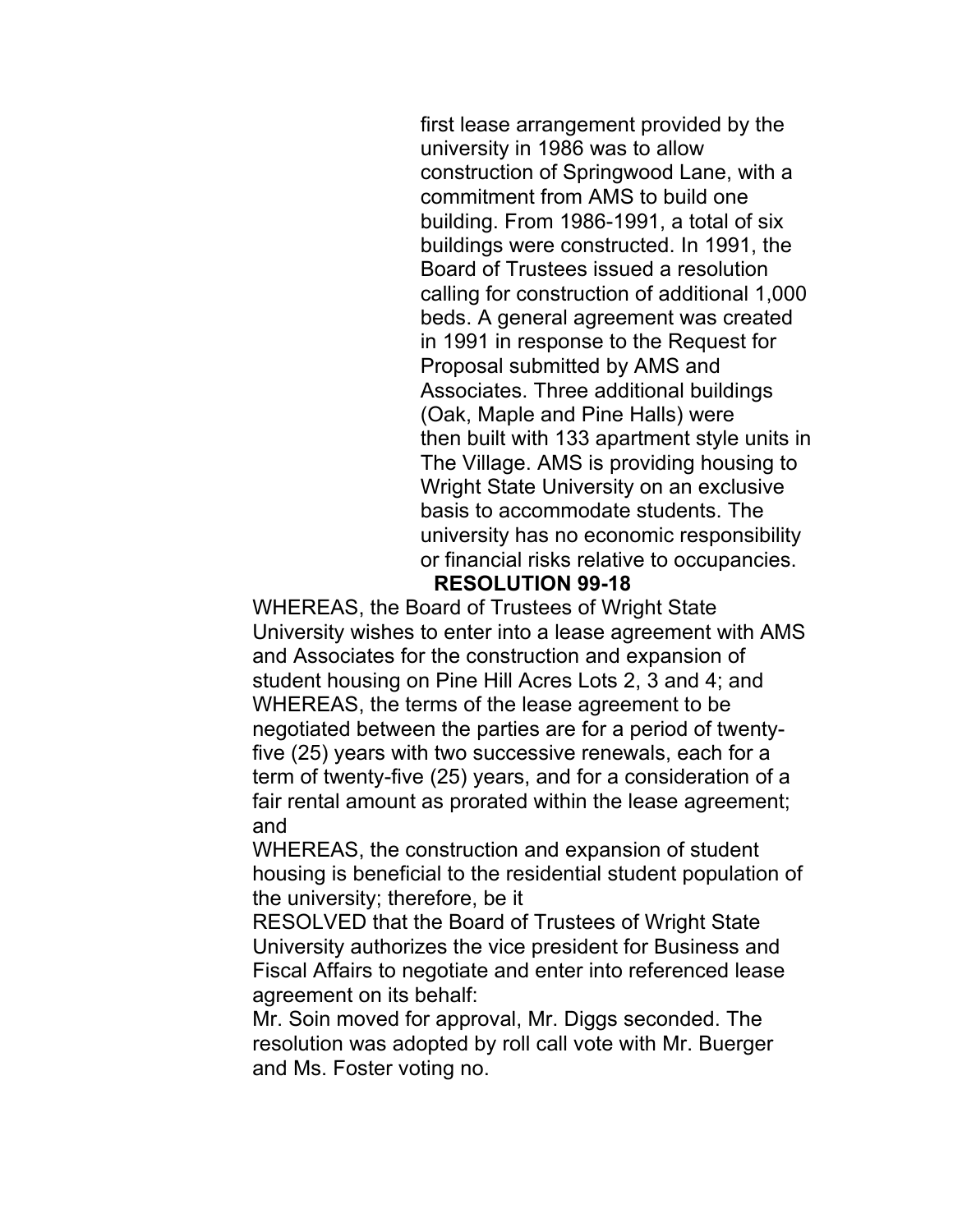Gwen Mattison, general counsel and the original easement for the pedestrian passed by the state for two years. In order to dislodge the easement from the state, it was recommended by the Department of Administrative Services easement agreement with AMS and name of the Board of Trustees. The Department of Administrative Services makes a distinction between property in Trustees. The Department of assistant attorney general, explained that bridge was between the parties of the state of Ohio and AMS and Associates. The easement resolution has not been that Wright State University enter into an Associates since the property is in the the name of the state of Ohio versus property in the name of the Board of Administrative Services agreed.

#### **RESOLUTION 99-19**

 WHEREAS, the Board of Trustees of Wright State University wishes to enter into a roadway and utility and utilities crossing Pine Hill Acres Lots 2, 3 and 4; and WHEREAS, the easement is beneficial to the residential student population of the university by enabling direct easement with AMS and Associates for a pedestrian bridge access to the university from College Park student residential housing; therefore, be it

 RESOLVED that the Board of Trustees of Wright State University authorizes the vice president for Business and Fiscal Affairs to negotiate and enter into the referenced easement on its behalf.

 RESOLVED that this resolution supersedes Resolution 96- 47, dated June 7, 1996.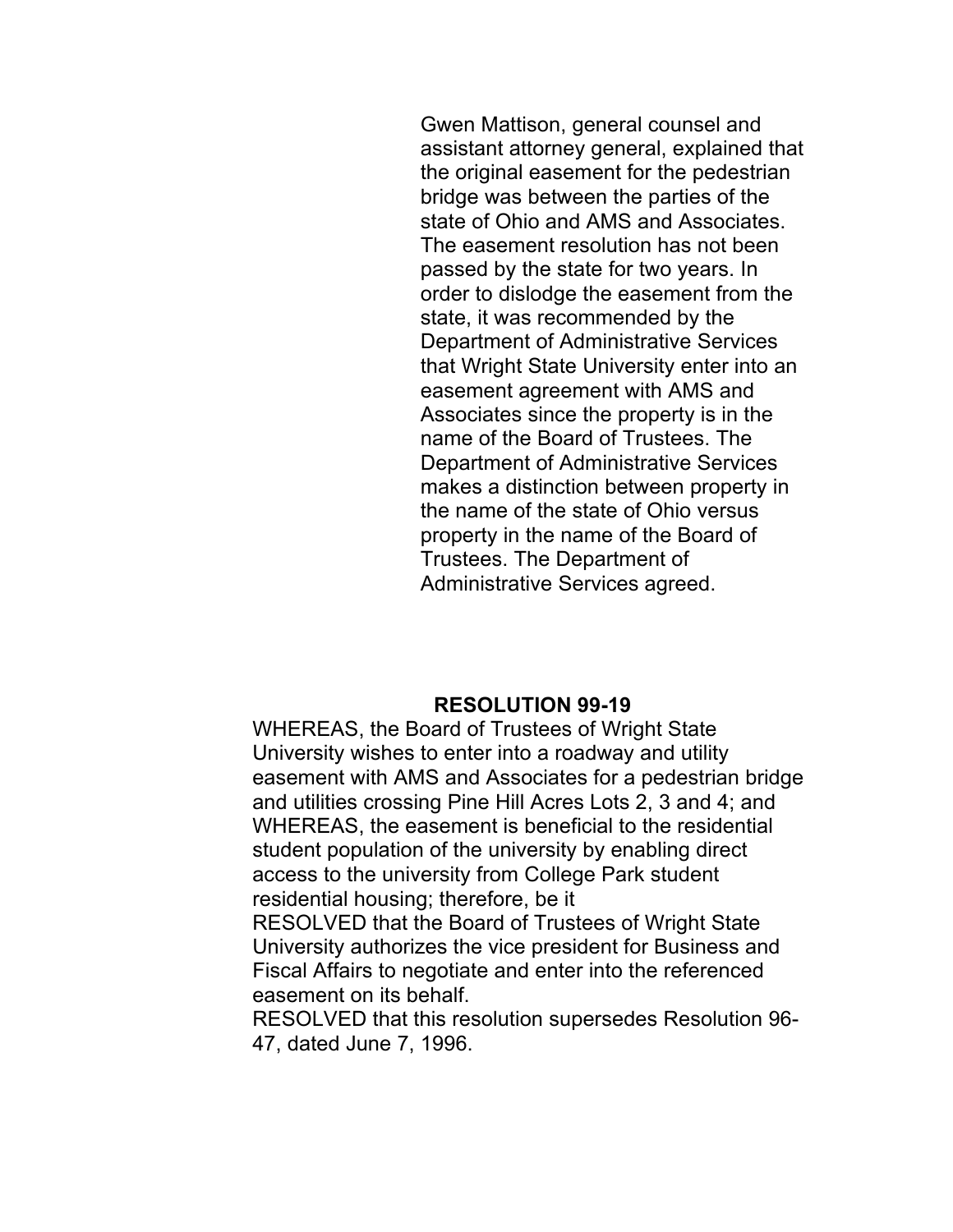Mr. Jenkins moved for approval of the resolution. Ms. Littlejohn seconded, and the motion was unanimously adopted by voice vote.

### o **Capital Projects Status Report**

 An update on the capital project status Nutter Center. The major capital projects report was presented. Listed basic renovation items are underway. Upgrades are being done on dressing rooms in the underway are the new Academic Building and Access Circulation.

### o **Other Business**

 Mr. Jenkins commented on the content of committee to identify policy issues for committee meetings, suggesting that an annual work plan be developed for each discussion.

## **A. Finance and Audit Committee**

 Mr. Diggs, chair, reported on the committee meeting of November 24, 1998.

### o **Non-Endowment Funds Investment Policy**

 management proposed to modify this Although the current non-endowment funds investment policy was adopted approximately two years ago, policy to take advantage of the fixedincome market

as seen today. The university's external investment managers were consulted to learn what could be done to enhance the university's yield. The university currently has \$15 million invested with external investors.

 suggested that management reconsider a complete review of said policy. It was exactly what the policy goal is and if there The committee expressed concern about periodically revising the policy and suggested that management determine are any legal restraints with respect to investment alternatives. Vice President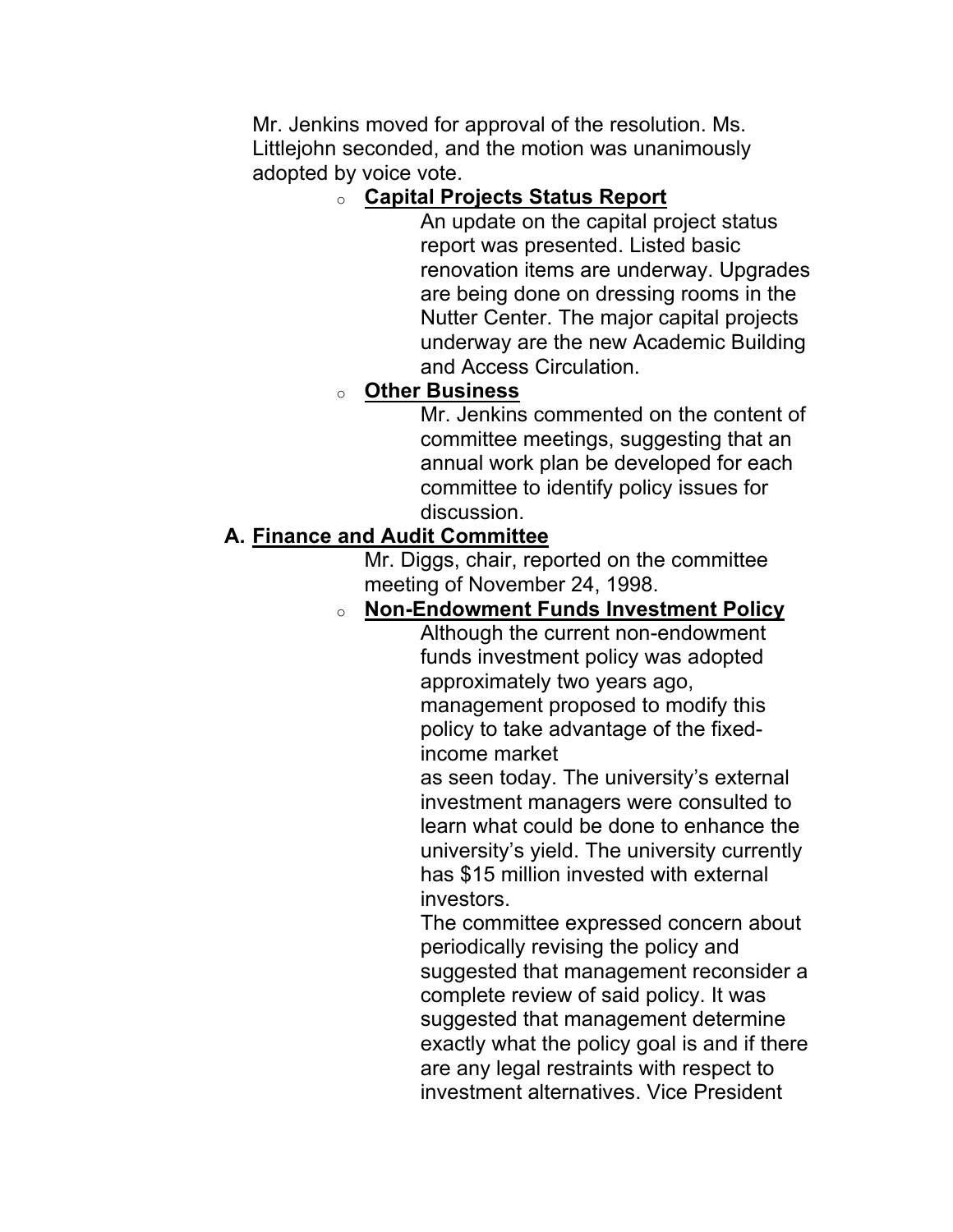Achterman will contact the treasurers of The Dayton Power and Light Company various investment alternatives to model will then be developed and presented to the committee at the next meeting showing the results of the and The Mead Corporation to discuss this issue. The current policy will be reviewed from a risk/return perspective. This review could be accomplished by projecting determine its impact on risk and return. In addition, Vice President Achterman was also asked to obtain a legal opinion from the state attorney general's office on any limitations the university might have with respect to investment alternatives. A analysis as well as a recommendation as to the type of risks versus the type of return the university is willing to accept.

#### o **Investment Reports**

 The investment reports for September and October 1998 were reviewed. It was explained that after meetings with Third Bank, it was decided to change the held until maturity. Cost of investments, market value, and face amounts are each of the actual returns based upon the market value of the investments. This is a more accurate reflection of the gains October for Fifth Third and Banc One show a yield of 6.86% and 7.76% benchmark for both. It was noted that the representatives from Banc One and Fifth format of these reports. The reports continue to show the internally managed investment yields as calculated when purchased since these investments are shown for Banc One and Fifth Third Bank. In addition, a calculation is provided for realized. The annualized returns through respectively which is slightly under the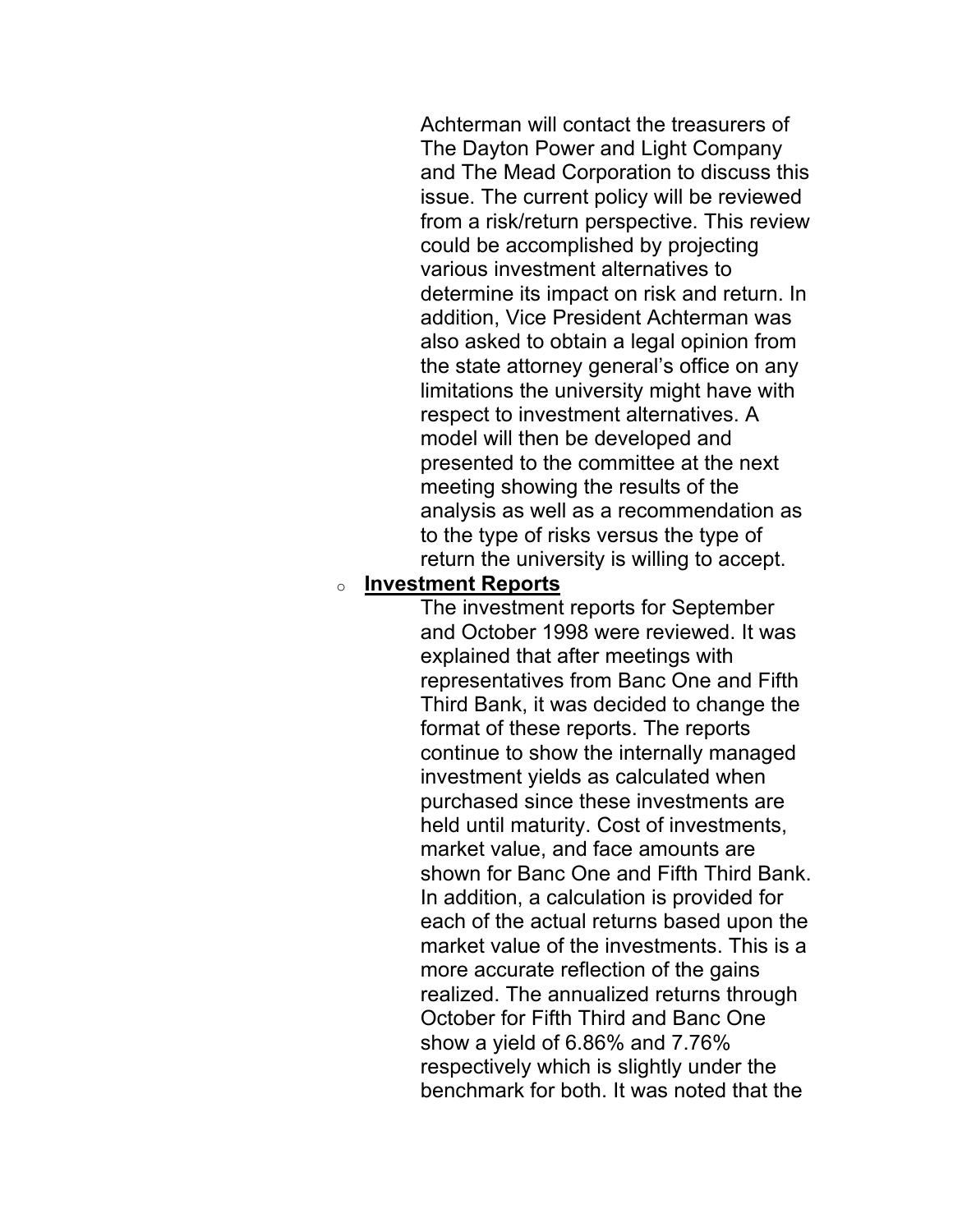now improving. The current level of the first quarter earnings were poor, but are university's investments is in excess of \$60 million.

# o **Financial Trend Analysis**

 An analysis of selected university Management continues to evaluate the schools and other peer institutions across the country. A copy of this analysis Highlights and key ratios of the analysis financial trends for the period FY'94 through FY'98 was distributed. university's financial trends in revenue and spending in comparison with Ohio (similarly sized in budget and students) is on file in the Board office. This trend analysis information is analyzed regularly and assists in creating financial benchmarks that in turn assist in allocating the university's resources. are listed below:

#### **Current Revenues Components:**

- Percent of Current E&G Expenditures o Instruction & Departmental Research as a
- Service as a Percent of Current E&G o Separately Budgeted Research and Public **Expenditures**
- $\circ$  Support for Students as a Percent of Current E&G Expenditures
- $\circ$  Administration & General as a Percent of Current E&G Expenditures
- o Academic Support Components
- Expended per Dollar of Investment in Plant o Plant Operation & Maintenance Dollars
- o WSU Plant Operation & Maintenance and Utilities Expenses per Square Foot
- o WSU Library Expenditures per Student **Headcount**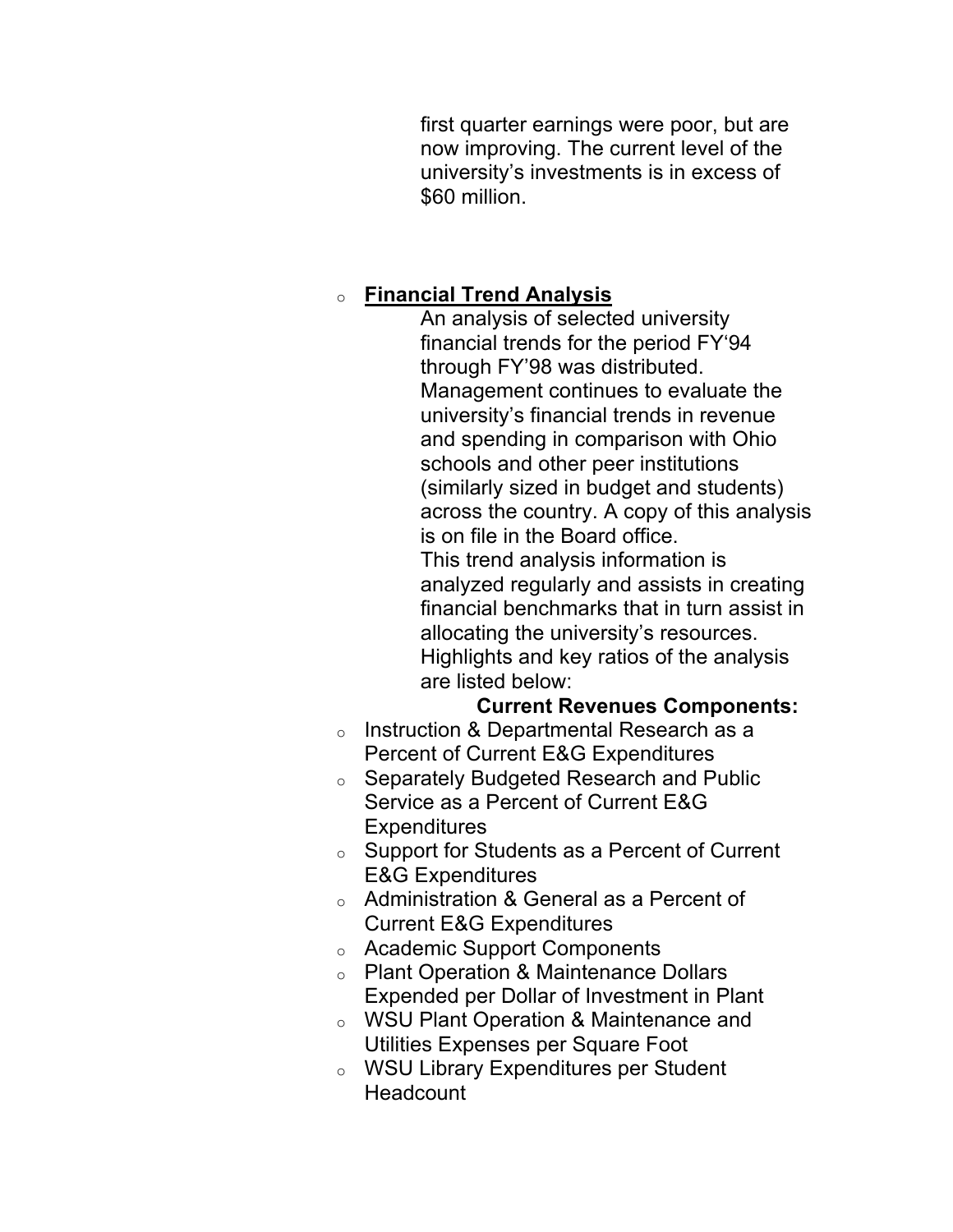- o Auxiliary Enterprises Sales and Services versus Support
- o Intercollegiate Athletics Sales & Services versus Support
- o Student Union Sales & Services versus Support
- o Fund Equity Ratios
- o WSU Current Unrestricted Fund Equity as a Percent of Current Unrestricted Expenditures
- o Ohio Board of Regents WSU Required Ratios
- o **Quarterly Budget versus Actual**

The department of Budget Planning and Resource Analysis, was asked to provide an overview of the university's Current Funds Budget. A set of schedules and charts was distributed detailing the university's \$214 million Current Funds Budget. A copy of this report is on file in the Board office. Highlights of both revenues/sources and expenditures/uses items included within the budget were discussed as follows:

#### **Revenues/Sources:**

- $\circ$  State instructional subsidy revenues are forecast to be \$2.7 million greater than the prior year budget.
- o Student fee revenues are forecast to be \$3.5 million greater than the prior year's budget. This reflects both a 1.03% increase in student credit hours enrollment and an increase in student fee rates.
- $\circ$  A base budget reallocation of \$1.6 million is planned to implement strategic planning initiatives.
- $\circ$  Six specific enrollment impacting strategic plan initiatives were adopted and are projected to generate up to \$670 thousand in additional student fee revenues.

### **Expenditures/Uses:**

 $\circ$  The budget allows for a 4% compensation pool increase, salary equity adjustments, and faculty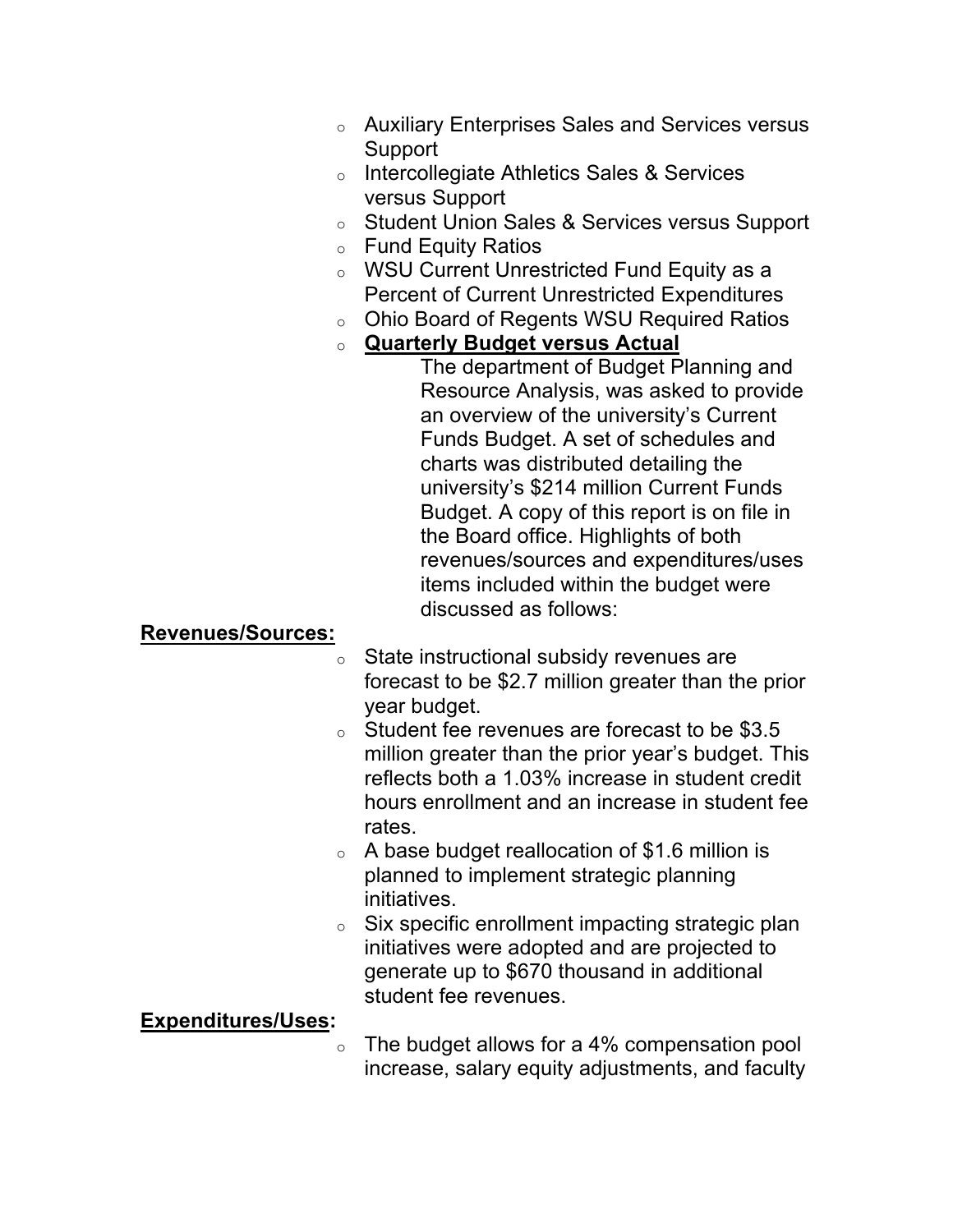promotion and tenure adjustments. These allocations total \$4.5 million.

- been increased \$540 thousand to adjust for the  $\circ$  Scholarship and fee remission budgets have student fee rate increases.
- $\circ$  One percent of the student fees rate increase is expected to generate \$430 thousand and has been set aside to fund technology.
- $\circ$  The Library acquisitions budget has been increased \$200 thousand to cover inflationary cost adjustments.
- $\circ$  The university's graduate fellowship program funding was increased \$950 thousand. This is to increase the number of recipients to fund up to a total of 300 fellowships.
- $\circ$  Strategic Planning initiatives reflect an increase of \$550 in additional allocated resources and \$1.6 million in base budget reallocations.
	- A document entitled, "Quarterly Budget to quarter ending September 30, 1998 was distributed. It was noted that the quarter ending September 30, 1998, is not year-end picture. The first quarter has the Actual – Unrestricted" which detailed the university's results from operation for the necessarily foretelling of the university's least amount of financial activity categories. This document is on file in the Board office.

# **A. Student Affairs Committee**

### o **Student Government President's Report**

 Mr. Jason Lansdale reported on the use of the Wright 1 Card for student elections. The use of the electronic system will when voting. Higher voter participation is eliminate the need for validation cards an anticipated result.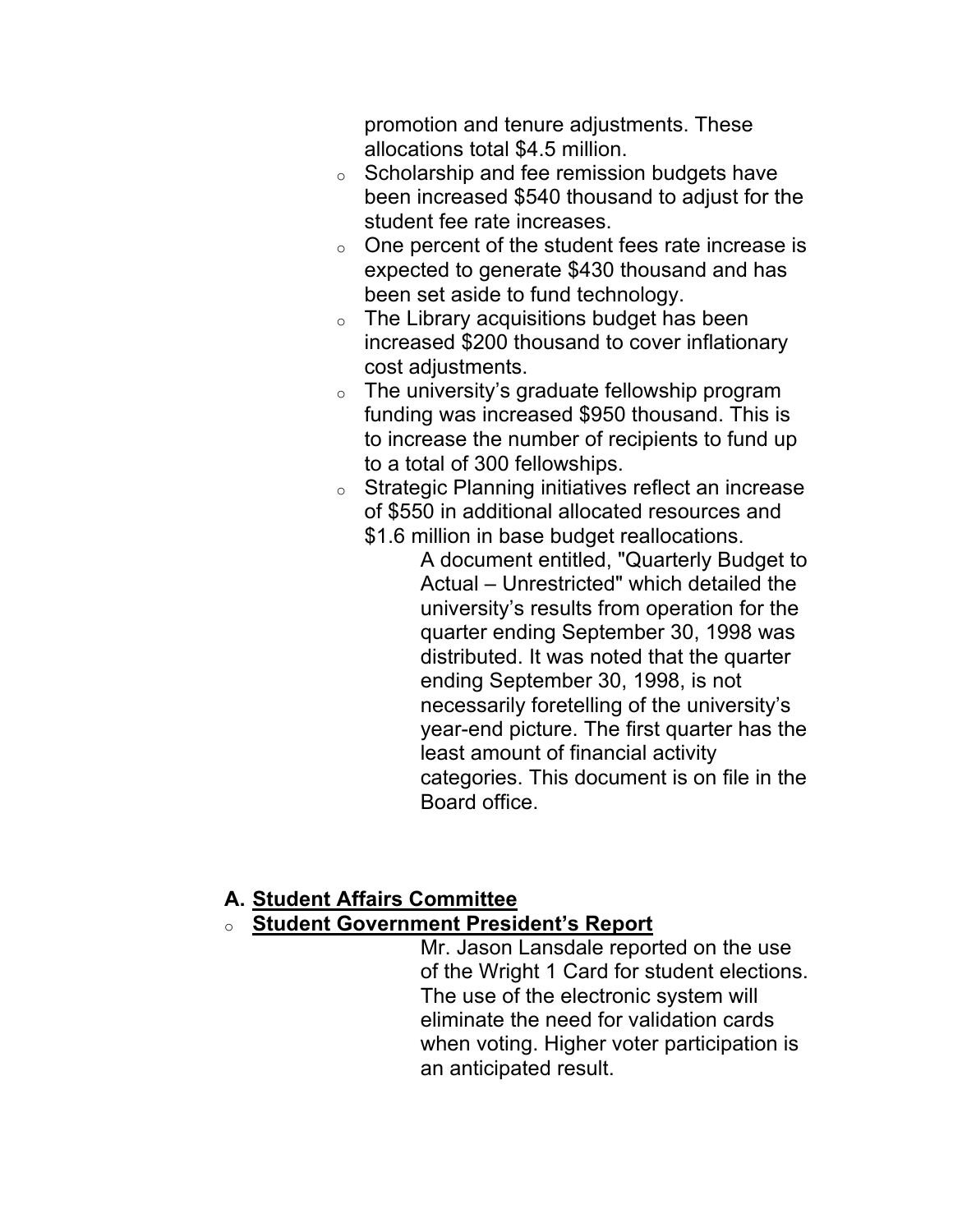Mr. Lansdale discussed parking concerns and the high number of parking tickets Student Government supports the current organization. Student Government will hold a meeting December 8, 1998 to Mr. Jared Raftery, president of Student Government, presented an update on the student legal service proposal. Students were surveyed as to their opinion of a student legal service. Of the 508 students who completed the survey, 94% of the service would be of benefit. Student Government plans to present a formal issued which result in increased appeals. proposal to begin a re-structuring of campus parking with improved discuss parking issues. Guests from Parking Services, Residence Services and Public Safety will be in attendance. respondents indicated that a student legal proposal to the Board of Trustees in the future.

 New signage cases have been approved beginning winter 1999. The information sites will be located near the new building for campus. Student Government will be responsible for two information cases and on the quad.

 computer. It is anticipated that in March An on-line book coop will be implemented this quarter. Students will be able to look for books to sell and buy via the 1999 an actual book coop/swap will be organized and held in the multipurpose room in the Student Union.

 Mr. Todd Koehn, vice president for proposed new Add/Drop Policy. Further meeting on November 30, 1998. Student Student Government, reported on the recent faculty senate discussion on the discussion will take place at the faculty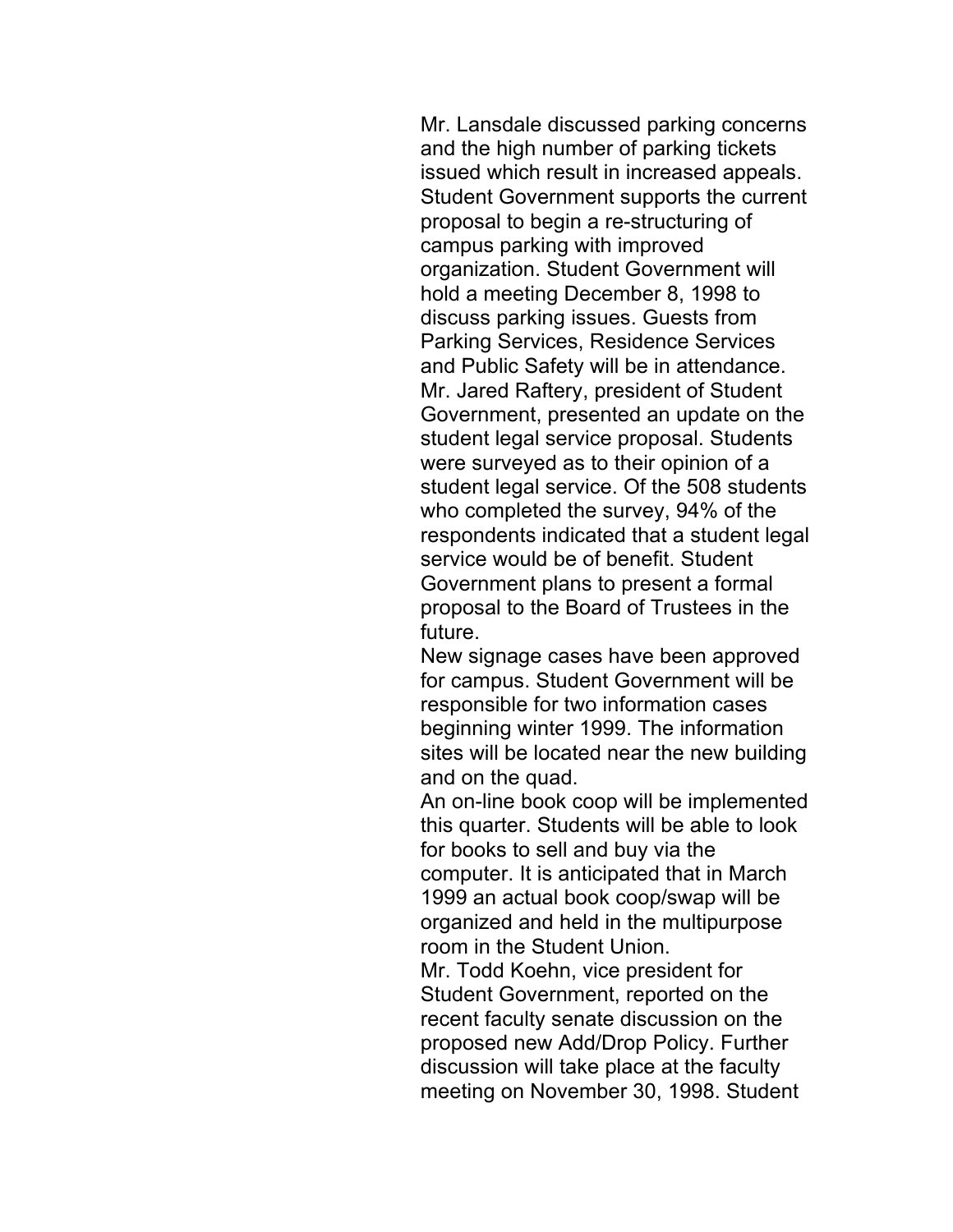Government feels the proposed policy sends an "anti-student" message and should not be approved.

#### o **Vice President for Student Affairs and Enrollment Services Report**

 Dr. Dan Abrahamowicz, vice president for Student Affairs and Enrollment Services, discussed housing expansion and campus safety. He introduced staff to provide details in these areas.

- $\circ$  Ms. Kathy Morris, assistant vice president for Student Affairs and Mr. Dan Bertsos, director of Residence Services presented background housing expansion on Zink Road for fall 1999. The proposal to use WSU land for construction information and the proposed agreement for by AMS and Associates will go to the Building and Grounds Committee of the Board of Trustees for approval.
- $\circ$  Mr. Dan Bertsos reported on a variety of planned programmatic changes in residence services including:
- increased smoke free/choice housing
- improved shuttle services
- Hamilton Hall renovation
	- new laundry facilities

 Forest Lane from a twelve month to a Forest Lane for Greeks, Honors, ROTC - change in the lease agreement for nine and a half month lease - creation of special interest housing in and Engineering Science students

 $\circ$  Under consideration is a GPA requirement of 2.0 or better for residents in the apartment communities. Students below a 2.0 will be advised to live in a residence hall environment. This environment provides the academic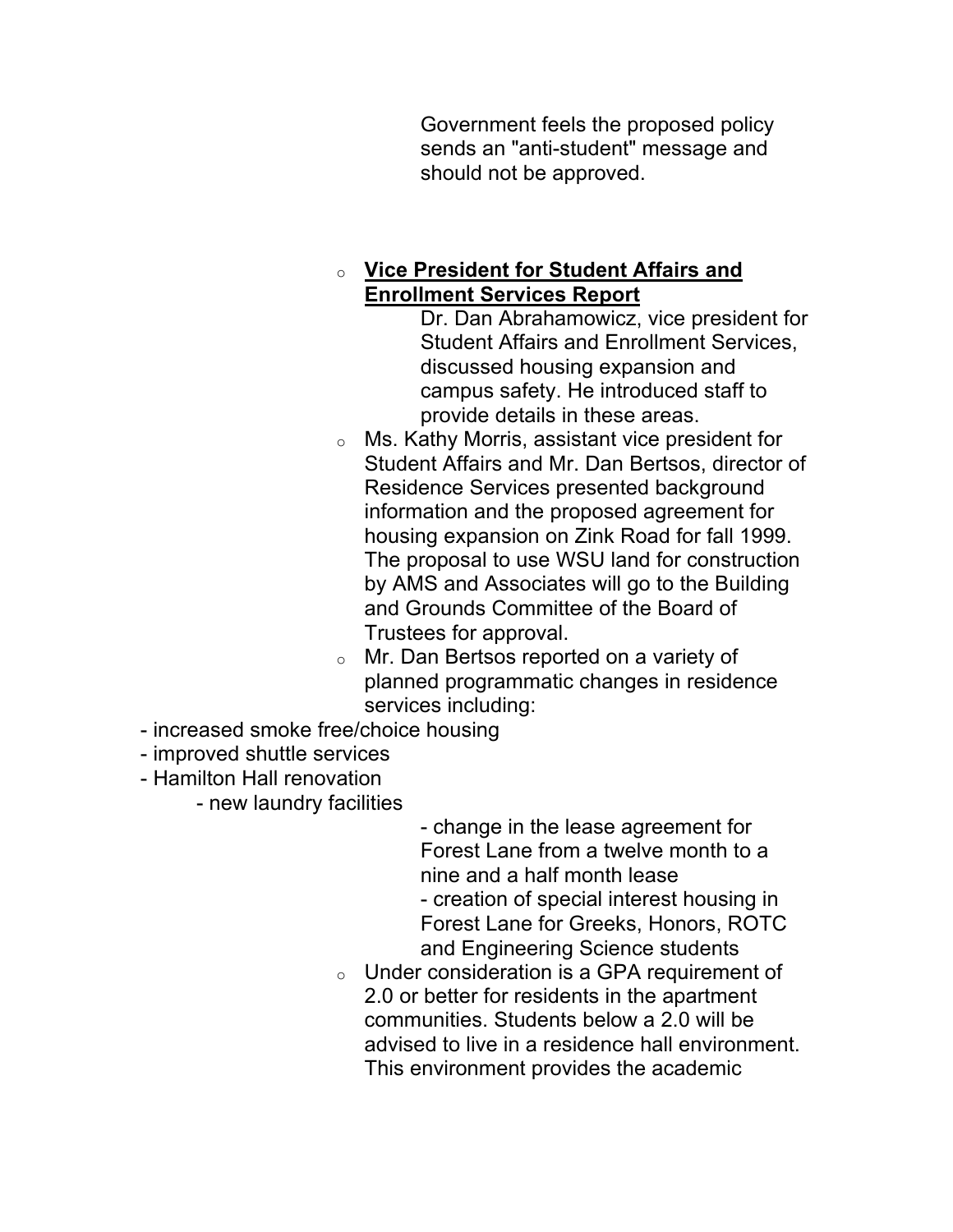support services needed to assist these students in achieving academic success.

 o Ms. Simone Polk, director of Public Safety, distributed the Student Right to Know brochure. Crime statistics were discussed.

#### **A. Student Trustees' Report**

 Ms. Euvondia Barto thanked the Board and Dr. Goldenberg Government and the student election commissioner, Jason Lansdale, for doing an exemplary job this quarter of implementing student legal services are just two examples of their leadership and outstanding service. for the opportunity to speak. Ms. Barto commended Student representing and being a very strong voice for students. The planned book co-op and effort committed toward

 Ms. Barto reported that Public Safety has organized two campus in preparation for a formal report due out in the next month discussing safety on campus. The first of these walks Ms. Barto thanked Public Safety for making student safety a investigative tours in the last six months walking around revealed several of the phones in lot 4 were not working. As a result, the maintenance and review schedule of these phones has been updated from a monthly to weekly basis. priority.

#### **B. Faculty President's Report**

 Dr. Robert Sweeney, Faculty President, thanked the Board for their participation in the inaugural festivities.

The Faculty Senate has been working on three issues:

### **1. Drop/Add Policy**

Last spring the Faculty Senate passed a drop/add policy but declined to forward the policy to the Board until the implementation issues could be worked out.

### **2. General Education Reform**

 Last year a General Education Taskforce was appointed consistent with the transfer model which provided the with a charge to look at general education, which is essentially the first two years of an undergraduate degree. The taskforce would make sure that the GE program was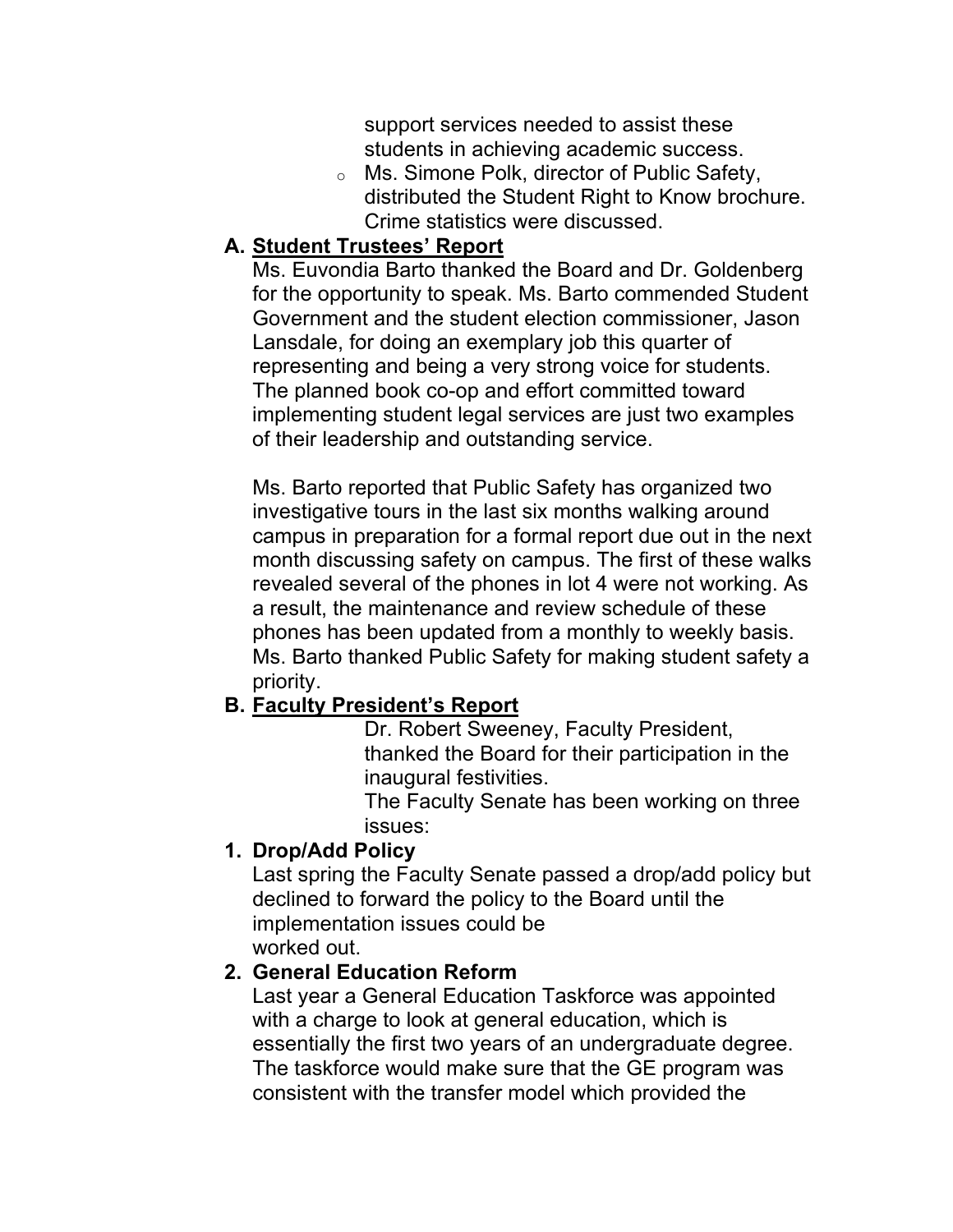flexibility to the various colleges for their majors, was respectful of class sizes, and that the four-hour base would be easily convertible into a semester system.

The Faculty Senate supported the principles behind the GE. The next step is implementation. A taskforce has been appointed and will present a report to the Faculty Senate by the end of the year.

#### **3. Academic Integrity Policy**

 This policy will insure that when students are accused of cheating, due process will academic integrity of the institution. Dr. Sweeney stated that by the end of the year this policy should be completed. be followed that is supportive of the students and are supportive of the

# **X. PRESENTATION AND POLICY DISCUSSION**

# **Dr. G. Alan Burton**

#### **Professor of Environmental Science**

#### **The Environmental Sciences Program at WSU: Its Regional and International Importance**"

 Mr. Burton presented a very interesting and informative overview of his department's work in environmental science. health to ecosystem sustainability. Currently, the \$181 billion per year environmental industry employs more than 1 million people in 110,000 revenue-generating organizations. Water, sanitation, and pollution prevention careers are growth between 1996 and 2006. The forecast for the future Wright State is a national leader among university environmental programs. One of only 23 in the U.S. to be accredited, it is one of the most productive on campus. There have been a number of recent prestigious research The environmental field continues to have an exciting future, crossing multiple disciplines ranging from public among the top 10 industries with the fastest employment is good with fast growth internationally. Environmental quality has always been important to the public. and service grant awards which address public education, community awareness, and applied to basic research on assessing water and wildlife quality. Research projects